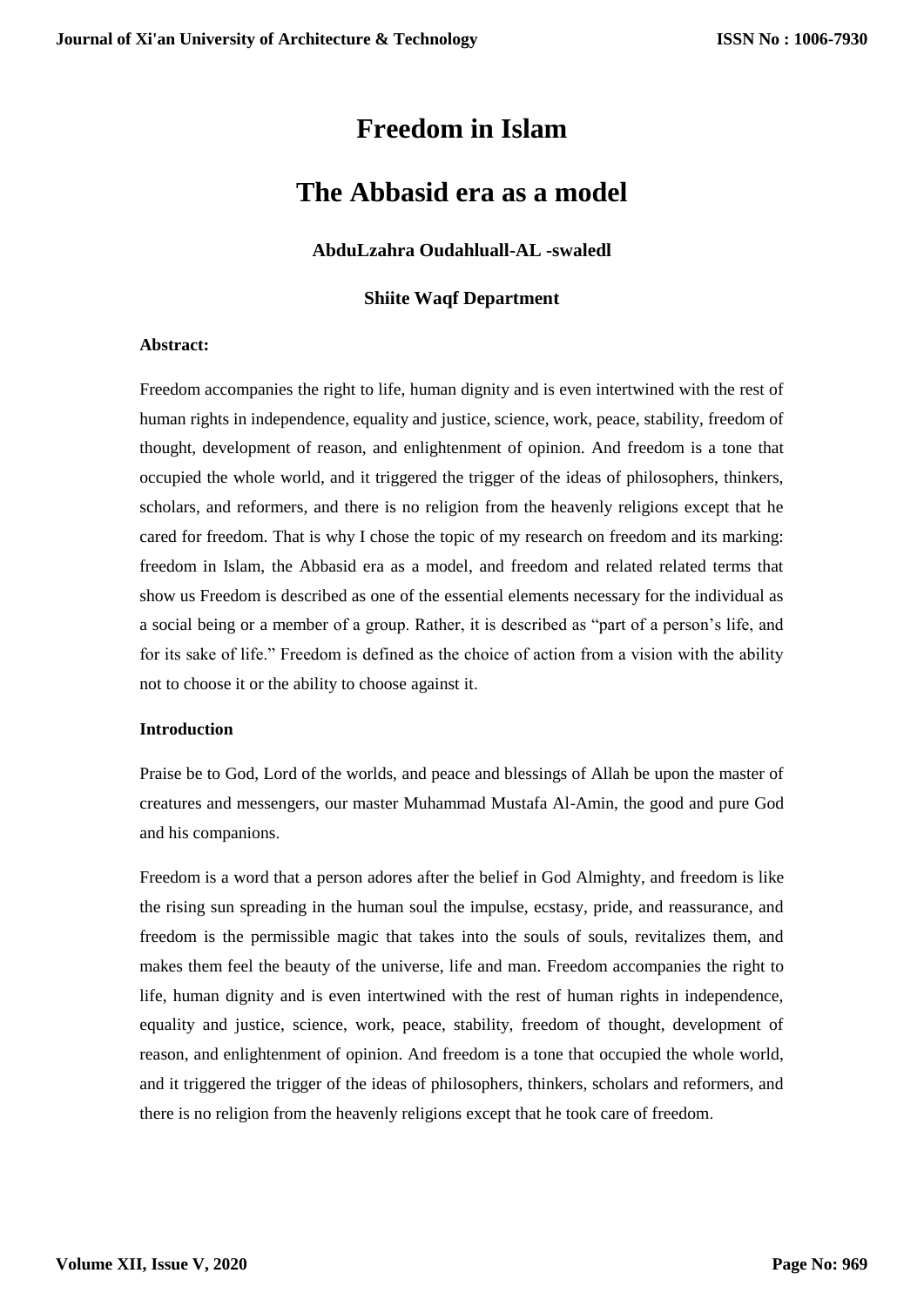My study was devoted to explaining the meaning of freedom in language and terminology and what came in it from the verses of the wise dhikr and the Sunnah of the Messenger of God, peace and blessings of God be upon him. Economic freedom

Then I made a conclusion in which I mentioned the most important results it reached through the research and a list of the sources and references that it depended on in writing this research.

## **The first topic: The concept of freedom**

## **First: Defining freedom in language.**

Freedom: a free and free source: - by opening and tightening - a language: clearance, and freedom - by annexation - the same, and freedom by annexation: a language from free to open, and offset by: the slave. Freedom and freedom correspond to slavery. There are two origins in that, as Ibn Fares says: (H and R in the multiplier has two roots. The first: He does not violate slavery and is innocent of defect and imperfection. , And a hot day... ).

We are in this regard, but we are looking at the first principle, which is: He did not violate slavery.

This is the original principle that relates to man and his freedom. In that, linguists say: The free men are different from the slave, and it is called free because of his freedom from slavery, and it is taken from their saying: A man is free if he is saved from mixing with others, and the free collection: the free people, and the free unlike his mother, and the free also -: the gracious, and its collection: silk Contrary to the analogy, such as a bitter tree and a bitter.

It is a metaphor for their saying: So and so, generosity and freedom. It is said: He is from the freedom of his people, that is, from their nobles. And there is no freedom for Arabs and Persians like him. Dhu al-Ramah said:

He became alive and applied after his fear for the wasting Arab freedom.

Second: Defining freedom in convention:

The term free in the terminology does not differ from its linguistic meaning, as the definitions of scholars in it were as follows:

1- In the terminology of jurists: whoever relieves himself of the impurity of slavery and the king, which is two plagues: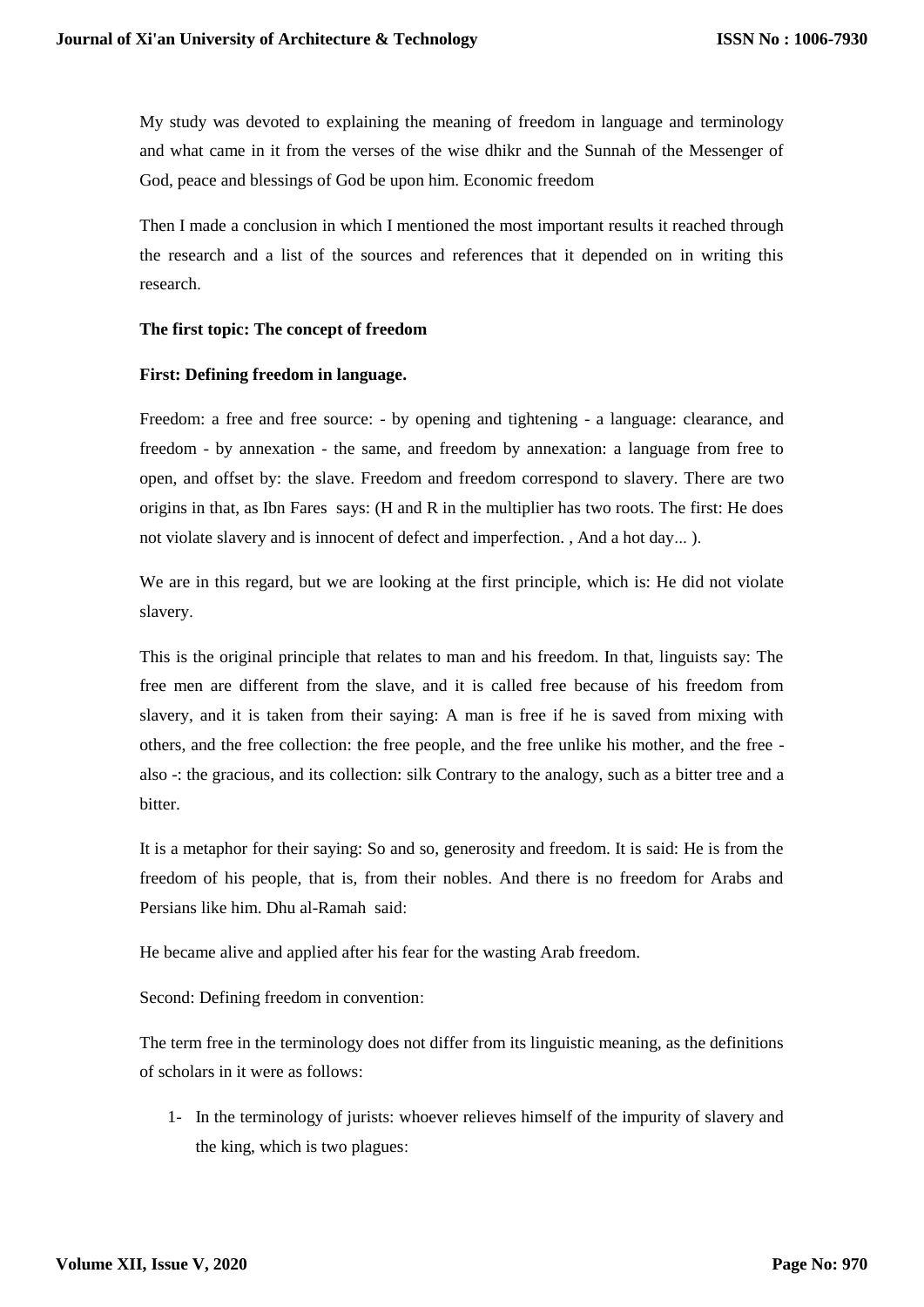The first: a beating, the freedom has stabilized. That.

The second: a strike that governs its freedom, apparently like a foundling.

2 -Imam Al-Tahanwi defined it: "A judgmental redemption appears in the human being, because the right of others is interrupted".

3 -Al-Imran Al-Jurjani defined freedom in the convention of the people of the truth, and mentioned its ranks, and he said: It is a departure from the slavery of beings and cutting off the collection of relationships and others. It is on the ranks: freedom of the public from the slavery of desires, the freedom of the private from the slavery of the aspirants for the annihilation of their will in the will of the right, and a special freedom from slavery of fees and antiquities because they are bound to manifest the light of light. This definition, even though it relates to the terminology of the people of the truth, and for these subjects is different and what we are in connection with it, we mentioned it and we shed light on it, because it is related to the definition of the term freedom.

These definitions, and if their terms differ, they take on the meaning, which the self leans towards, that the first definition is the best and the most complete because it came from the tongue of jurists, and accordingly it is drawn from the Noble Qur'an and the pure prophetic Sunnah in which (the free) was mentioned in the two meanings that it showed in defining freedom in language and convention.

Third: Freedom in the Holy Quran.

He mentioned in the foregoing that (the free) language in Aslan is:

The first: He did not violate slavery and was acquitted of defect and deficiency.

The second: cold odds, it is said that this is a free day and a hot day.

And the one contemplating the verses of the wise dhikr and what came in the words of the Prophet  $\Box$  finds that this meaning is stated in its original form, and this can be explained according to the following:

**First**: In the Holy Quran:

- In exchange for slavery

And freedom for Imam Ragheb Al-Isfahani:()

The first: Whoever is not judged by something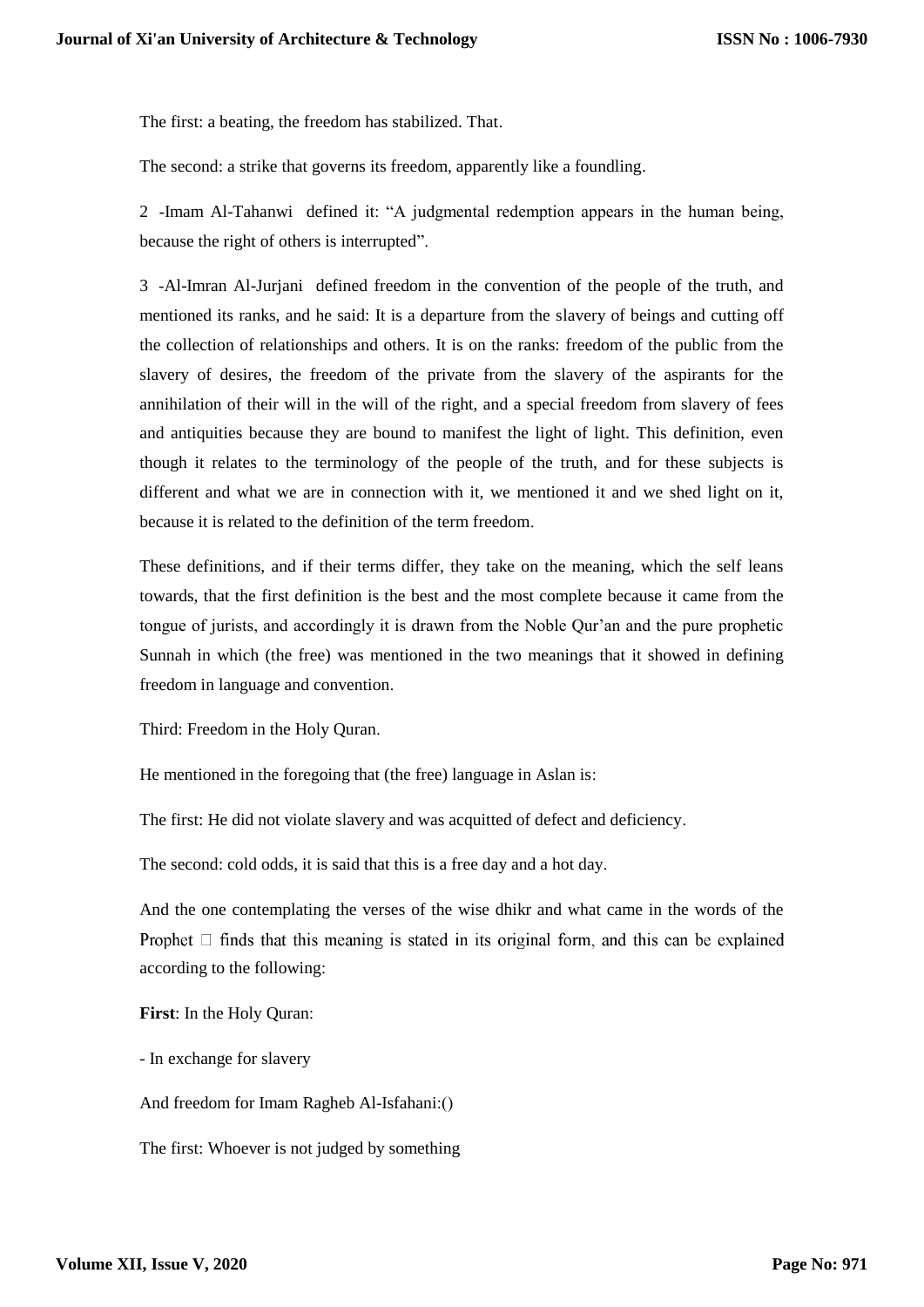**The second**: Whoever did not possess the reprehensible qualities, from keenness and voracity to worldly possessions, and to servitude that contradicts that, the Prophet, may God's prayers and peace be upon him, indicated by saying: "Unhappy Abd al-Durham, unhappy Abd al-Dinar. $()$ "

It was said: Abdul Shahwa is humiliated by Abdul Raqq. And liberation made man free

It was said that he made his son so that he would not benefit from this earthly use

The Imam who wanted this meaning combined the special and the general, the year is between the first and the special in the second meaning which calls the Muslim to asceticism and freedom from material, including the love of money referred to by the Holy Qur'an

The hot versus cold: This is the second linguistic origin that was mentioned in the Noble Qur'an.

We find this in many of the hadiths that were purified from the Prophet.

1- What came from the Messenger of God  $\Box$  on the authority of God Almighty when he says: "Three I deducted them on the Day of Resurrection, and whoever I deducted him was his opponent: a man gave me then treachery, and a man sold a free and ate his price, and a man hired a wage and he paid the work and did not give him his wages.

2 - His saying  $\Box$ : (Come back the sick, feed the hungry, and release the ani) (i.e. the captive

3 - His saying: (Whichever man emancipates a Muslim woman, God will exhaust each member of him from the fire)

4- His saying: (Whichever man he had a child, he taught her well-educated, well-mannered, and well-disciplined, then he emancipated her and married her, and he has two rewards), and to other noble prophetic sayings that call for freedom, and through which we know that the Holy Prophet م forbids slavery And eliminated it from its original sources.

And if we know that most of the sources of public slavery were from slavery of the free people, we realized that Islam came from its original roots from the rules, these hadiths and others we find that the Messenger, peace and blessings of God be upon him, called for freedom and urged Muslims to do so, and is in the world of ideals and honors the most wonderful, beautiful and better than this Kind care of freedom.

**Third**: Types of freedoms as determined by the Noble Qur'an and the Sunnah.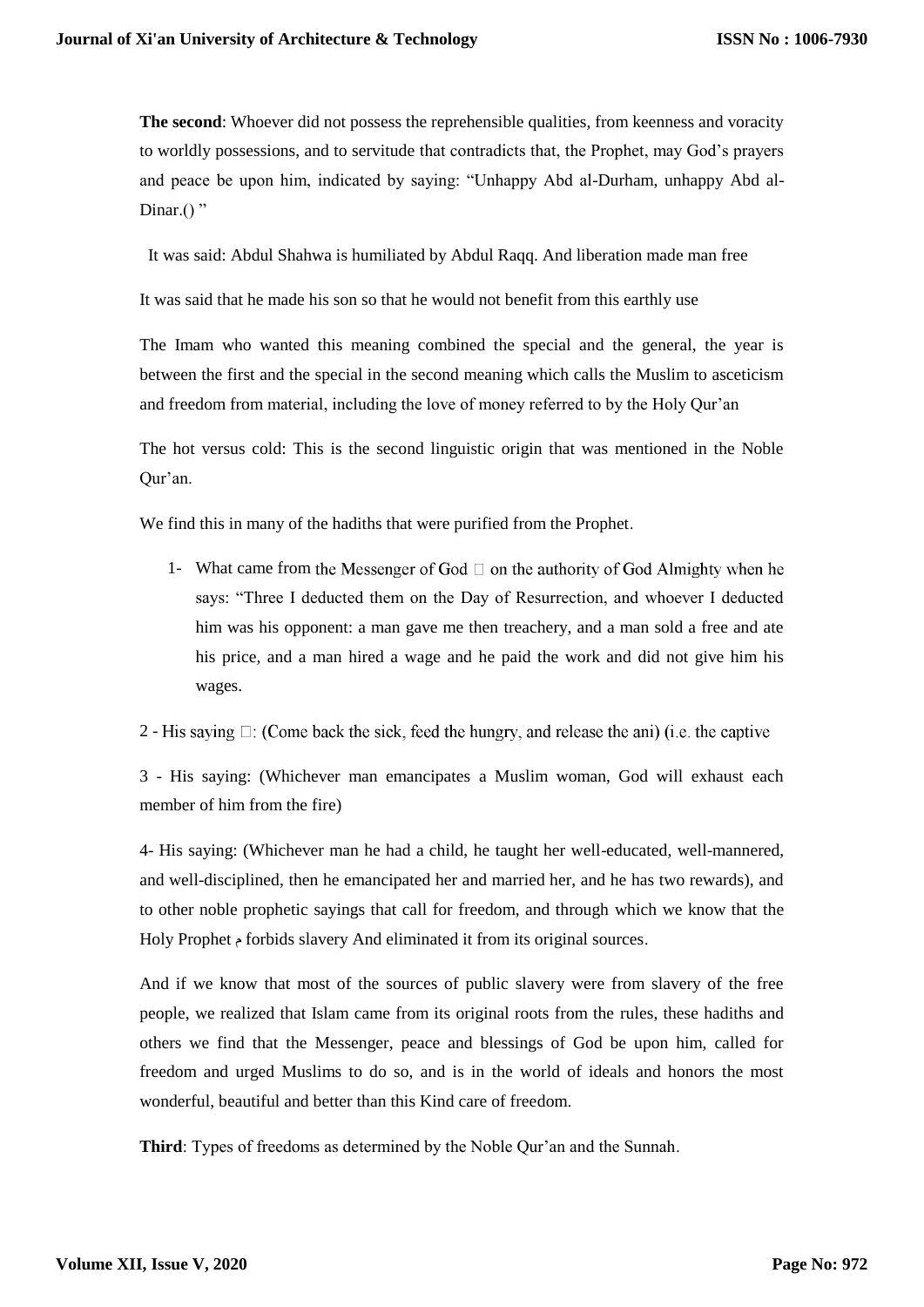These types are the beginning of Islam and the revelation of the Noble Qur'an as follows

- 1- Freedom of belief
- 2- Freedom of opinion ()It is the Shura to express opinions and approximate views,
- 3- Likewise, he says:
- 4- Freedom of residence

As for the Sunnah of the Prophet, we find this clear through the sayings of the Prophet  $\Box$  and his actions and his divine laws preserve freedoms. He finds that clearly, so he said it  $\square$  in the farewell argument:

)Your blood and money are forbidden for you until you receive your Lord). In an account of his saying (Your blood and your wealth are forbidden to you as the sanctity of your day, in this month of yours, in this country of yours) and its meaning: its severe prohibition is confirmed, and this is evidence for striking proverbs and attaching the counterpart to the counterpart. This sanctity: the meaning of sanctity, preservation and sanctification. The prohibition of attacks on personal freedom and on the soul, the human being, because the attack is unjust and Islam absolutely prohibits injustice. This freedom stipulates that it is general and comprehensive for all spheres of life. The blood of a person, its supply and his money cannot be violated, and it includes the individual human right and the right of peoples to be free from colonialism and servitude, the right of man to life and the enjoyment of his rights, and to prevent self-infringement.

Likewise, in the Messenger of God's saying): (Every Muslim over a Muslim is forbidden: his blood, his money, and his offer).

The second topic: personal freedom in the Abbasid era

Personal freedom: The origin of fundamental freedoms, because they are attached to the same person and the heart of his dignity, and it is a natural originality, proven by legal and legal thought for every person from birth (). The meaning and concept of freedom has been advanced in Islam. And those who follow the history of Islam - from its first appearance - find that it has recognized the right of freedom for every human being and made it a duty of the human being, and it is not just a license, because a human being is born free, and he must live free, and he must preserve his freedom, and the contemplator in the verses of the remembrance of the Wise finds that God Almighty He prohibited self-risk.

To the other verses that show the freedom in Islam to act in words and deeds with will and choice, without coercion or coercion, and this is evidence of his rational freedom, as one of the most important indications of the recognition of human freedom in Islam: that God Almighty made him responsible for His sayings,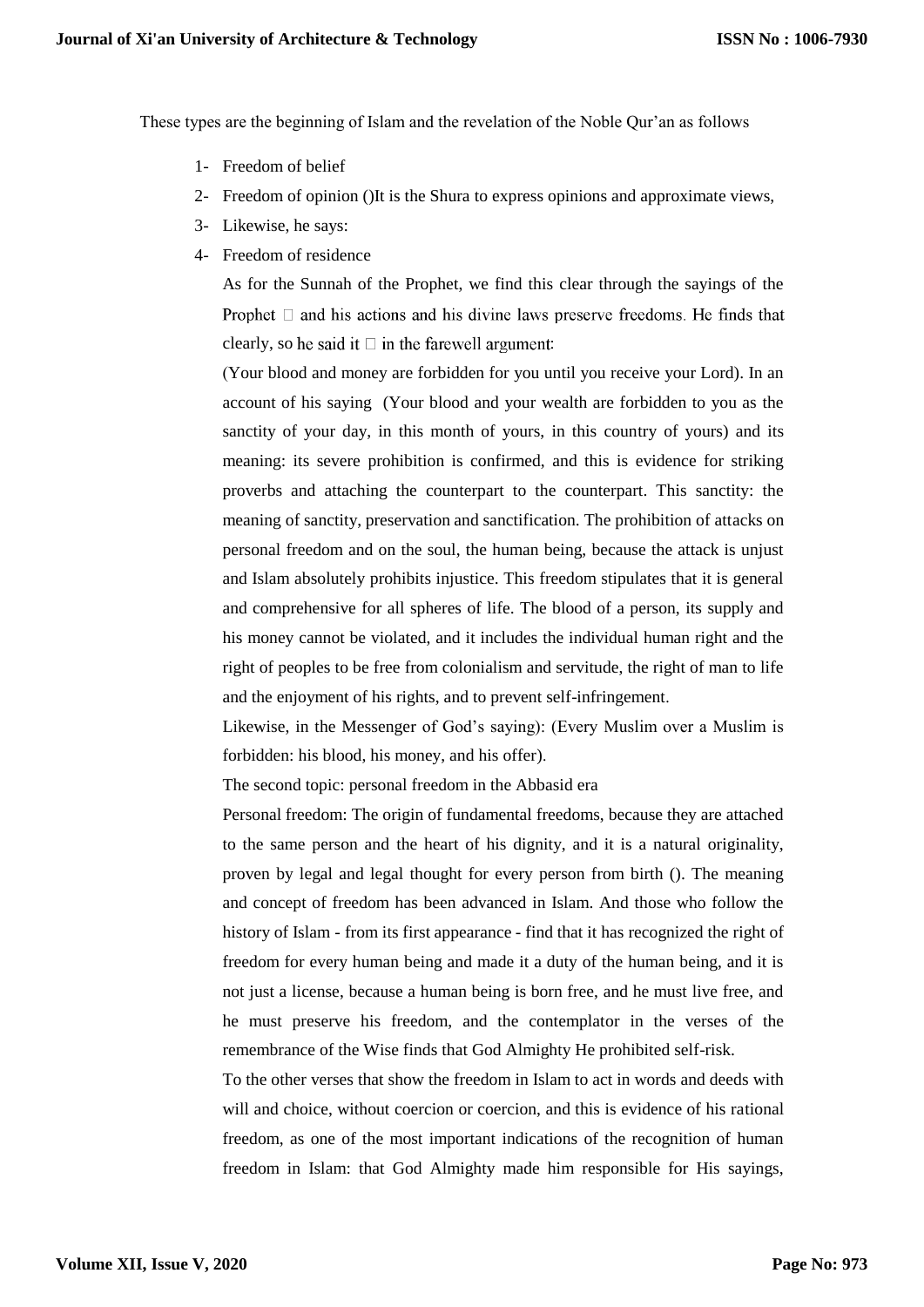deeds and other civil and criminal actions, so he condemns his civil behavior deviant with corruption, nullity, or stopping, as he asks for his crimes and deviations and is punished for them to explode and repair, and the penalty is a deterrent to him and others, the responsibility is the most powerful evThat is, every soul who mortgaged its work with God does not release its mortgage except the right-wingers, as they loosened their necks about it by what they obeyed from their work and earned them and from the pride of Islam in this: He made the responsibility individual or personal, so a person is not asked about the actions of others, soon or faridence for human dignity and freedom.

First: The population classes in the Abbasid era

In the Abbasid era, the Arabs mixed with the conquered peoples, then there were multiple wives, concubines, and the slave trade, so the Arab element lost its high position and was replaced by a new element of the sons of the daughters and the fairness of the hybrid Arabs. The situation, as some of them said:

The children of the Sarari multiplied, O Lord Vienna

Lord, introduce me to a country where I do not see hybrid

It is well known that the caliph was at the head of the high social classes in this era, followed by his family, then the senior officials, then the people of the Hashemite House, then all these followers. Then he recruited the state, guards, friends, regret, loyal, and servants, most of whom were slaves from non-Muslim peoples of Zinj, others from Turk, others eggs and most of them were from Greece.

In the Abbasid era, personal freedom has evolved clearly. In the sources we find male slave girls who take on divas, dancers and concubines, and some of them have great influence.

Some restrictions were imposed on the Christians, Jews and the Sabeans of Dhimma, but at the same time they enjoyed a great deal of freedom in this era and obtained a great deal of indulgence and kindness as witnessed by several incidents, for example, but not limited to the fact that scholars have translated the Torah into well-known Arabic languages and scholars have mentioned That Ahmed bin Abdullah bin Salam translated the Torah into Arabic since the mandate of Harun al-Rashid. And what indicates the extent of personal freedom that these people enjoyed was that the subjects of the Abbasid caliphs were Christians, and some of their penguins obtained the right to live in Baghdad and made it a seat for his seat.

The Jews also found - in this era of Muslims many advantages - most of them were bankers, scribes, and doctors, and during the era of the Caliph, the Jews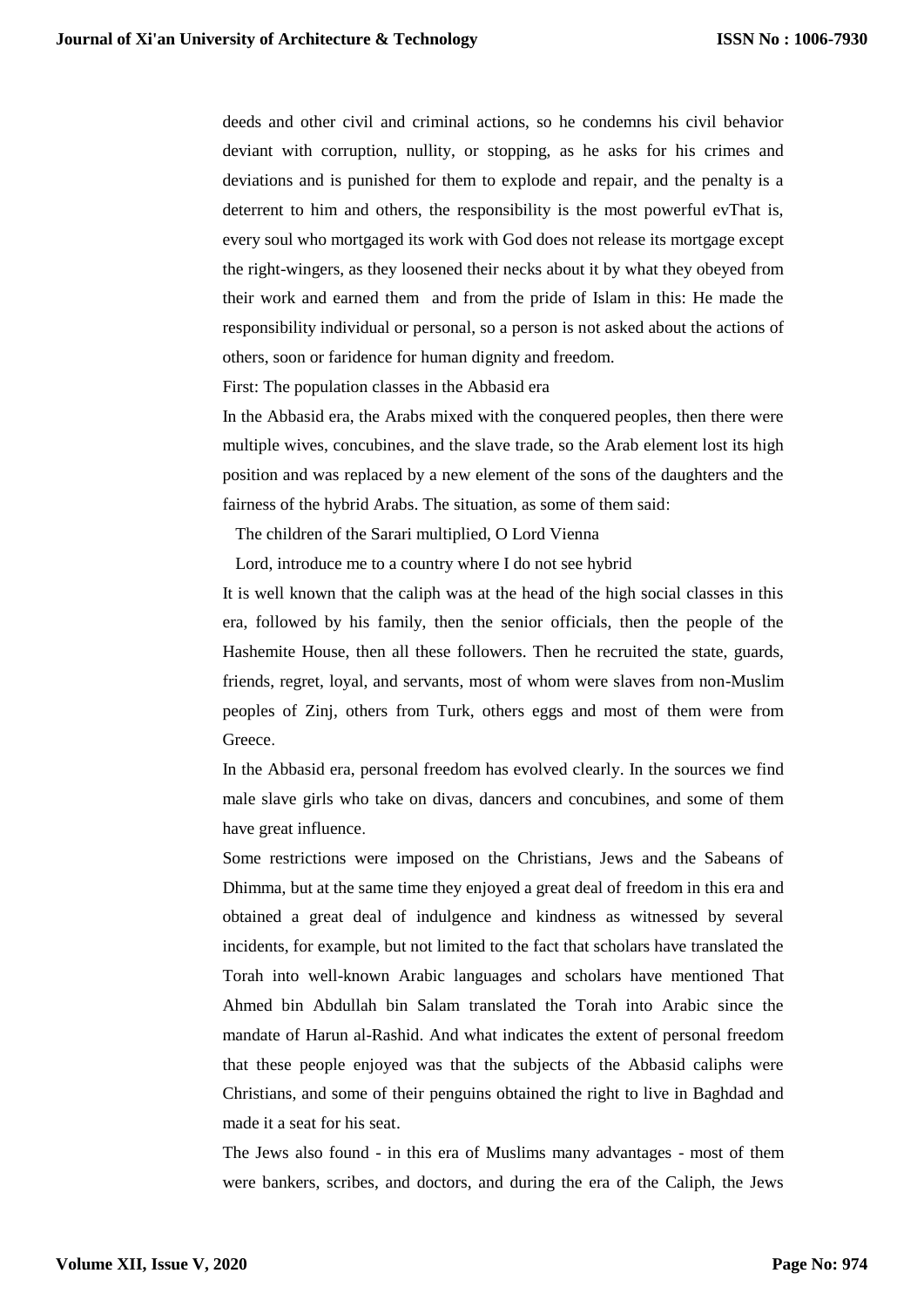were important centers, and in Baghdad they had a large colony. This colony has been described as prosperous and has many schools. The Sabean-Mandaeans practiced their religious beliefs freely and safely.

All of this indicates the extent of freedom granted to these and others, such as the Barakah, who had a great deal in the Abbasid era.

## **Second: intellectual freedom**

As for intellectual freedom, which is a type of personal freedom, it was very broad, and the evidence for this is the emergence of scientists and various types of sciences and arts such as mathematics, geography, political books and sciences that cannot be counted. In this era, Jaber bin Hayyan was the father of chemistry as Al-Khwarizmi appeared the most prominent personality In the history of ancient mathematics among the Arabs, one of the most prominent Muslim thinkers who influenced the mathematical and al-Tabari thought of the historian and the like of Al-Masoudi and other poets and scholars is more than being limited.

**The third topic:** political freedom By looking at the linguistic dictionaries, it becomes clear to us that the meaning of politics in the language: it is, the measure, it is said: Sas increased the matter, the policy is manipulated by his mastermind and done by.

And politics: - by fracture and subjugation - the source of the parish of the ruler of the parish, i.e. their command and the end of them. The scholars - the heirs of the prophets - are within them only.

And politics are of two types:

The first type: a just policy that excludes the truth from the unjust, unjust, and it is from the Sharia

The second type: civil policy: from the sections of practical wisdom, and it is called political wisdom and political science, king's policy, and civil wisdom

A follower of the hadiths of the Prophet Muhammad (Peace be upon him) inds that he has urged the Muslim and instructed him to feel the issues of his ummah, and to interact with its events, and he should contribute as much as he could in achieving public interests, and ward off the harms and spoils of his ummah. Among these hadiths: The Messenger of God said: (Whoever becomes his illusion is the world, then he is not from God in anything, and he who does not care about Muslims is not one of them, and he who gives humiliation to himself is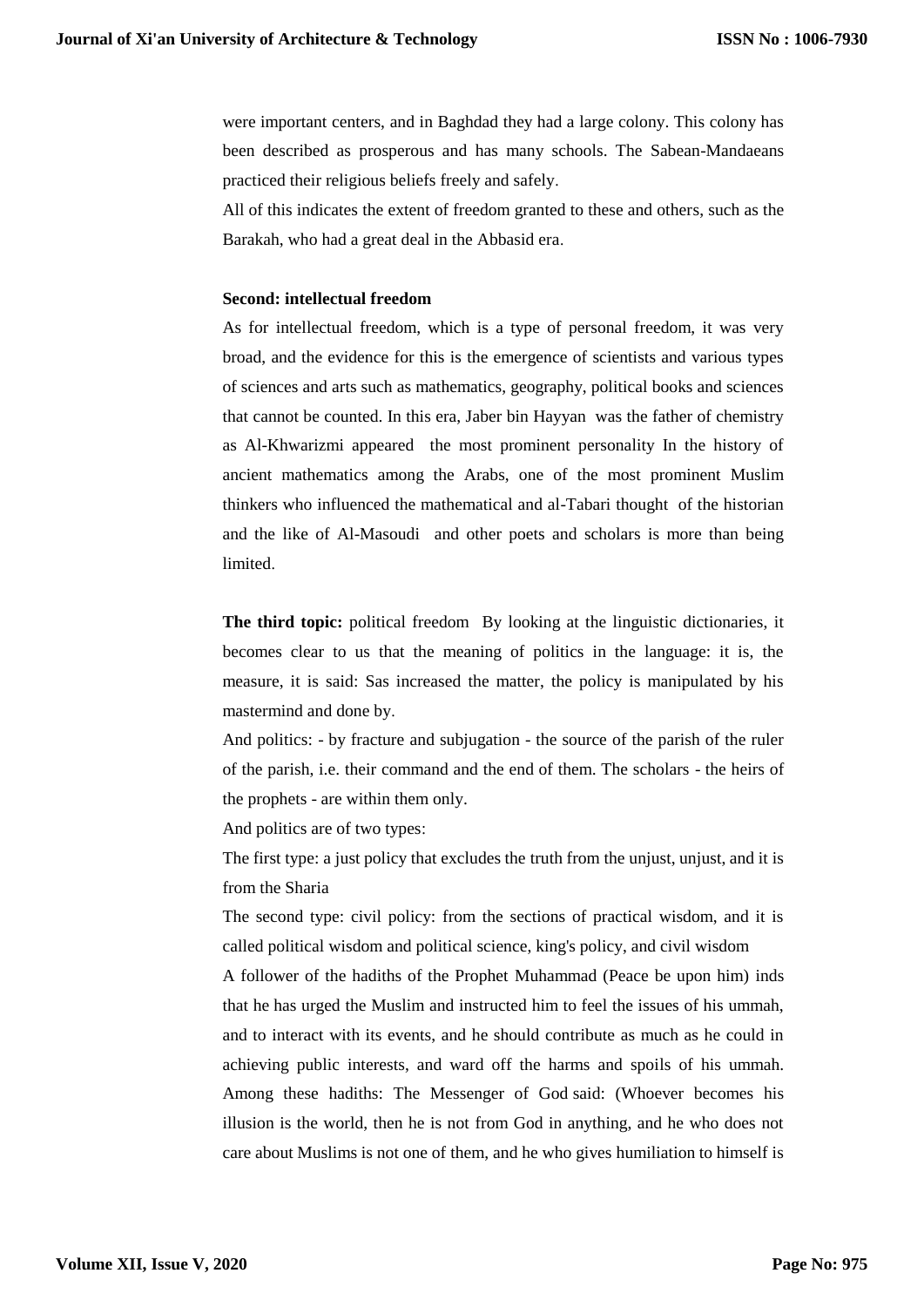an obedient, non-compulsion, and he is not from us). To other hadiths beyond the limit.

And one who meditates on the verses of the wise dhikr finds that the Holy Qur'an has clarified the basis of the work of the common good as the principle of loyalty and faith brotherhood, and that includes the Almighty saying

#### **First: political freedom in the Abbasid era**

In the year (132 AH) the Abbasids took over the caliphate and Abu al-Abbas al-Saffah became the first Abbasid caliph and in his reign Marwan fled to Egypt after his army was broken and then killed and then behind the thug and Abu al-Ja`far alias al-Mansur (75 AH-754 AH) is the one who established the Abbasid state and all the caliphs Those who followed him were his offspring. In the year (158 AH), Al-Mahdi Ibn Al-Mansour came, and his son Al-Mahdi succeeded him in the year (196 AH). Then the caliph, Harun Al-Rashid in the year (170 AH), continued and the caliphate continued until he died in the year (193 AH). These are the Abbasid caliphs.

If we followed the names of all the Abbasid caliphs until the end of their era, the standing would be prolonged, but we would have preferred to mention the most important caliphs.

#### **Second: Shura during the Abbasids**:

From what the Abbasid state observes, the Umayyad state imitated the foundations of the rule and its methods. Their state was not based on the Shura, nor on the choice of the most suitable as it was during the reign of the adults. The Umayyad state, and while those hearts were caught - apparently hearts boil the flames of hatred, and the same applies to the Abbasid state because the hereditary rule was the cause of discord and many attempts aimed at overthrowing the regime. Zaid bin Ali bin Al Hussein came before Hisham and killed and crucified, in the year (122 AH) In the year (144 AH), Muhammad bin A.A erupted God had a good soul in Medina, then the brothers of Ibrahim bin Abdullah went out in Basra, and many scholars came out with him, including Haitham, Abu Khaled al-Ahmar, Abu Hanifa and others. Ibrahim was urging people to go out with his brother Muhammad and had prepared Al-Mansour for the first war Four thousand and killed him and sent his head to Mansour.

#### **Third: The religious temptations caused by the political situation:**

There is no doubt that religious strife has a relationship with political strife and one of the results of what was mentioned above if religious groups emerged in the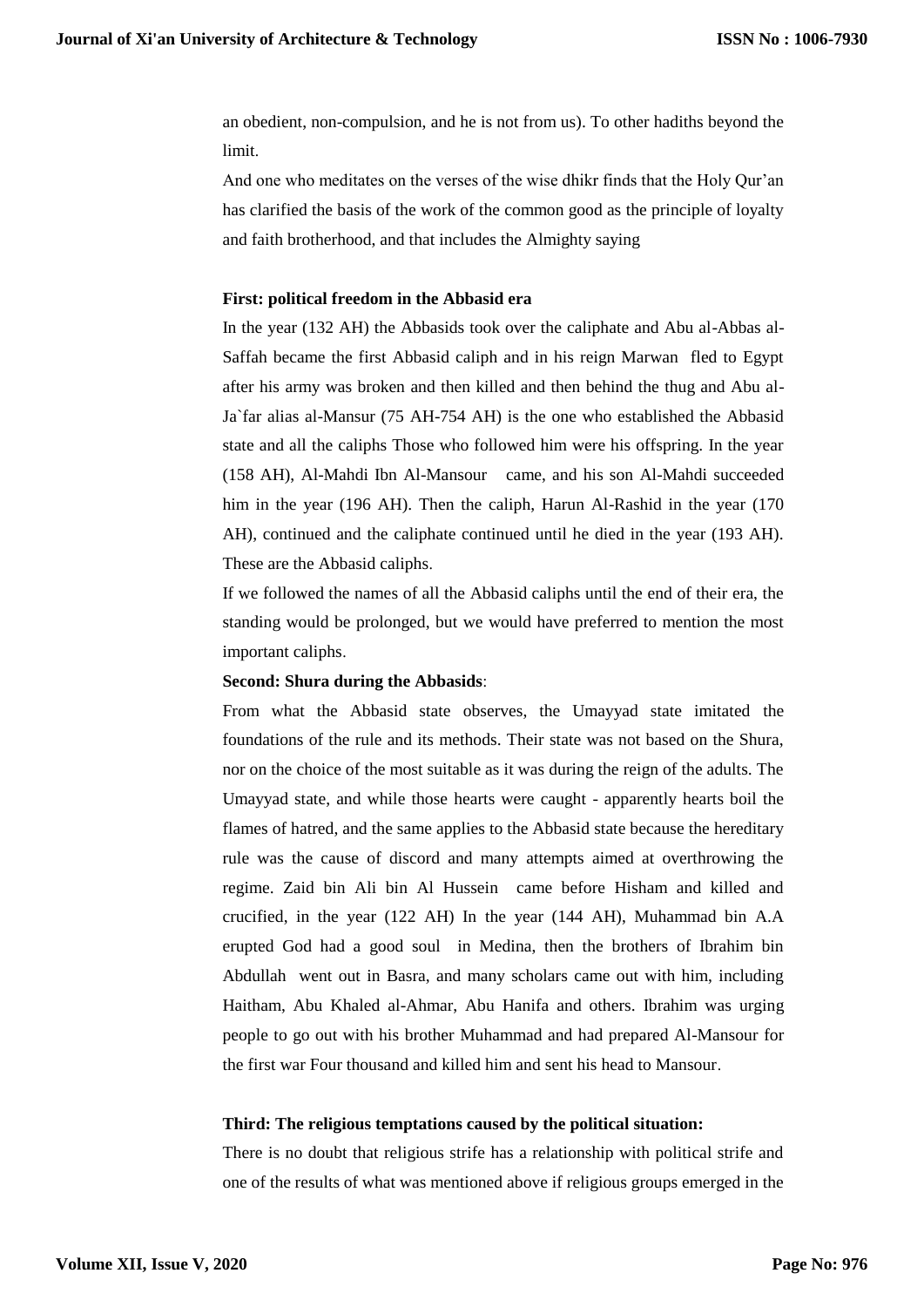early years of the Abbasid rule, including Rwandan in Khurasan, and they say the reincarnation of spirits and that their opinion that feeds them and water them Al-Mansur and that Al-Haytham bin Muawiya "Gabriel" and so on, so Al-Mansur fought them with Maan bin Trailing and put the sword in them()

In the year (150 AH), the people of Khorasan went out to Al-Mansur with one of the princes and took over more Khorasan, and there was a great strife in which seventy thousand were killed, and their prince was defeated in sect to camels. In the year (153 AH), the Kharijites gained control over Africa and defeated their soldiers and killed their leaders, and Al-Mansur commanded them, so he prepared an army in Fifty thousand Persia and agreed upon sixty three thousand and defeated them and killed their elders in the year (154 AH)The price of the events that occurred with Marwan bin Muhammad and then with Abdullah bin Ali bin Hisham. The sources said that the trade balance between the Arab countries and India in the Abbasid era was always inclined In favor of India, as the exports of India's goods were greater It does not import it from the commodities of the Arab countries, in addition to the fact that India's goods are more valuable and more expensive and these commodities were required in most regions of the world, especially spices, which indicates the economic freedom that was reflected on the phenomenon of society in the Abbasid era. Imported goods and materials such as spices, perfumes, precious stones, minerals and timber Textiles, and animals, as well as agricultural and industrial products. As India was short of some agricultural and industrial products, it was necessary for it to import these materials and products from the Arab countries such as oils, dates, grains, and cotton to other materials ( This is evidence of how economic freedom was in this era).

#### **Fourth: The development of political freedom during the Abbasid era**

Political freedom has evolved in this era, it has developed a great development, and this is not evidenced by the fact that the Abbasid state reached the peak of political and intellectual prosperity. The caliphate as a result of this freedom reached its height and splendor since its foundation at the hands of the butcher and Mansour until the succession of the confident and the days of Harun al-Rashid and his safe son A well-known piece, it is the most beautiful era in Islamic history.

#### **The fourth topic: Economic freedom in the Abbasid era**

Islam has given the individual the right to own property, and made it a basic basis for the Islamic economy, and this right has arranged its natural results in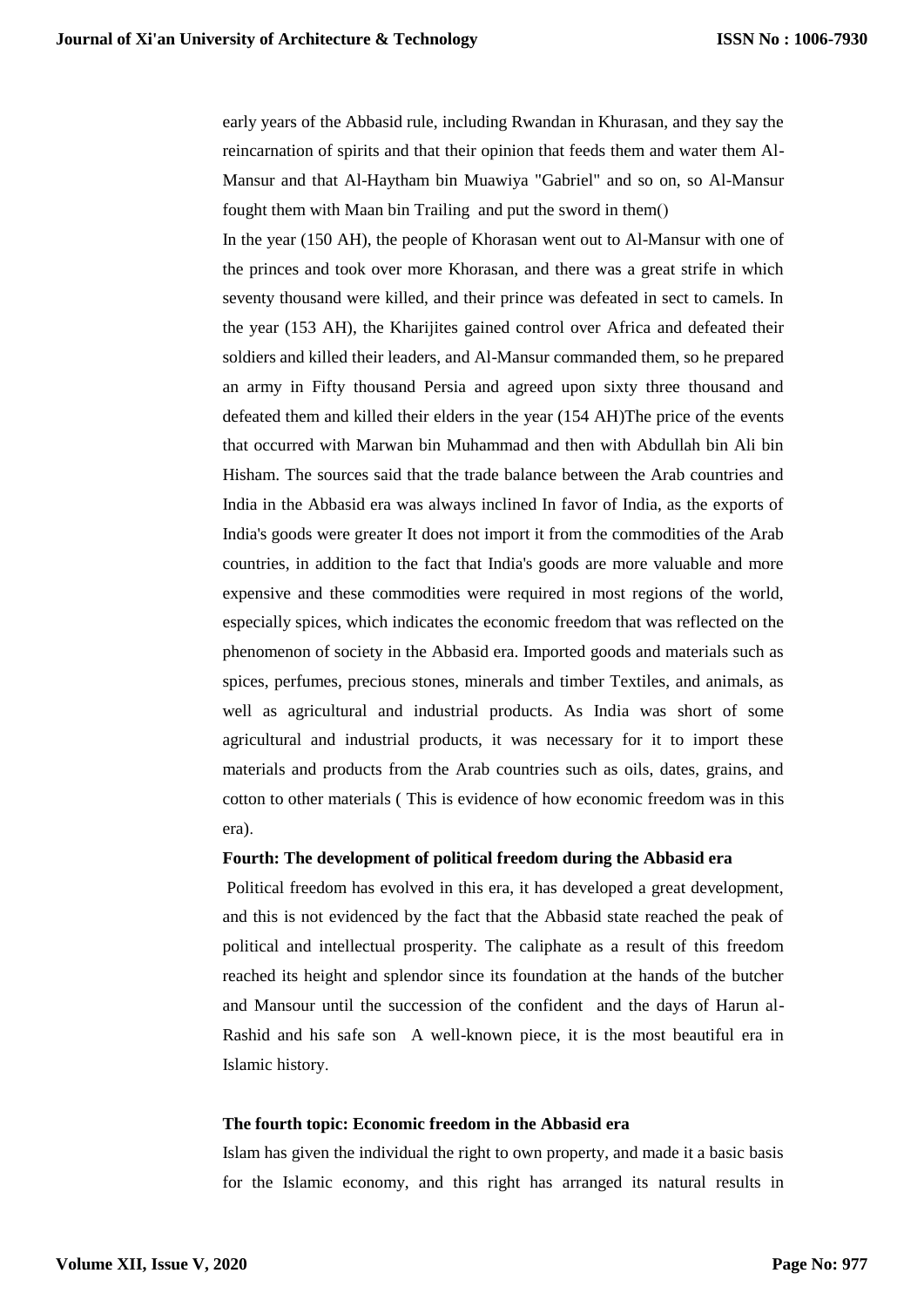preserving its owner, protecting it from looting and theft, embezzlement and the like and setting deterrent penalties for those who assaulted it, as a guarantee of this right, and a defense of what threatens the individual in his legitimate right It prohibits all crimes of assaulting money such as theft, rape, robbery, looting, fraud, treason, and eating money unlawfully.

n this way, he preserved Islam with his immortal legislation and made assaulting people's money a serious crime, which requires the most severe types of penalties, for the slanderer on the ground, and the assault on the securitizes to steal their money, all of these crimes should be dealt with severely and severely, so that criminals on the ground do not wreak havoc, and there is no disruption to security Individuals and societies In addition to this formulation and the right to freedom of ownership, the Sharia guaranteed the right to private property First: The development of economic freedom during the Abbasid era

Economic freedom developed during the Abbasid era, as did the Umayyad state that preceded it. In the days of Al-Mansur, Muslim merchants executed and arrived in China to the east, and the basis of their silk trade was just as the Islam trade reached Marrakesh and Andalusia to the west. Al-Rashid considered the digging of the Suez Canal).

The evidence for the freedom of the economy in this era is very abundant. Historians have mentioned that Ibn al-Jassas al-Jawhari in Baghdad was wealthy despite the fact that al-Muqtadir in God confiscated all his money).

Domestic trade has witnessed a development in this era, in which there are many factories that produce the finest types of carpets, carvings with pictures of the types of birds (), and which indicates the economic freedom that people generally enjoyed during the Abbasid era that agriculture had been active and flourished a great prosperity because Baghdad was fertile. The Abbasids realized this, and they worked on plowing and exploiting the land in order to generate resources for the state. The caliphs drew great attention in the Tigris and Euphrates, so they split the water from the Euphrates channels until the land became a disorganized, black lattice.

Second: Foreign trade in the Abbasid era

All historical sources agree that the trade balance between the Arab countries and India in the Abbasid era was always tilted in favor of India, as what is exported from India's goods was more than what it imported from the Arab countries 'goods, in addition to the fact that India's goods were more valuable and more expensive, and those goods were Required in most regions of the world, especially spices.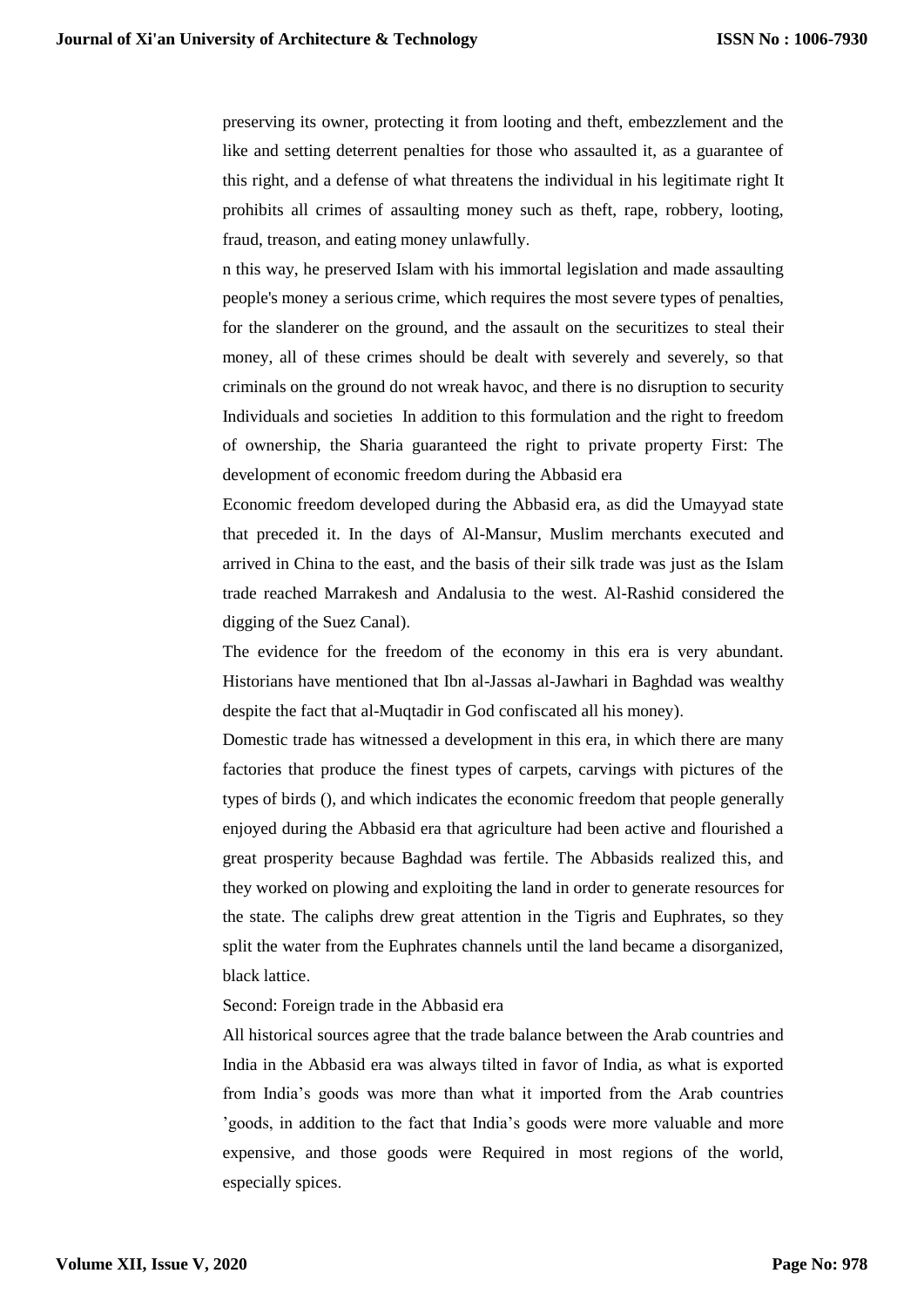The most important commodities exported from India to the Arab countries were spices, perfumes, gemstones, minerals, woods, textiles, and animals, as well as some agricultural and industrial products, and since the countries of India lacked some agricultural and industrial products, it was necessary for them to import those products From the Arab countries, and these products include dates, vegetable oils, grains (wheat and barley), and cotton textiles, as well as animals for which the Arab countries are famous, such as horses and camels, and to show the nature of the goods exchanged between the Arab countries and India, we should show these goods In some detail, in terms of the nature of the composition, type, importance, and motives that were behind the increase or decrease in demand for it, as well as the areas of its production.

Third: Agricultural and industrial products in the Abbasid era:

Arab traders imported some agricultural and industrial products that were in demand in the Arab markets. Among the imported agricultural products were honey, sugar cane, vanilla (plant sugar), rice, bananas, grapes, pomegranate, oranges, and mangoes. And lemon and other products, and these products were from what comes from northern India (Sindh), which is close to the Arab countries as fruits, and from it comes from the central and southern countries of India, such as rice and non-perishable products. As for industrial products imported from India, they are Includes shoes, camel leather, livestock, snakes, and vitreous Rugs and chapels and silk fabrics, cotton and woolen of feather, as well as pottery and Alsagiih, silver and gold.

Among the imported industrial products are also the beds, chairs, and tables made of excellent wood like oud wood, and it was for the Arab princes, princes and dignitaries, types of rough and rough pens and wood that can make pens, such as pepper wood and other types of reeds, and from weapons, swords, spears, daggers and other light weapons Popularity among Arabs.

## **Fourth: Slaves in the Abbasid era:**

The slave trade is a social phenomenon that the Islamic community suffered from for a long time, because Islam, although it urged the slaves to be slaughtered \*, but it permitted their possession \*\*, which encouraged bringing them until they were filled with palaces of the caliphs, princes and wealthy people, and Baghdad's herds were filled with them, and markets spread to sell them In Baghdad and other areas.

Although Islam was approved by him, it is a humanistic view of slavery, with a portion of the charity funds allocated to buying slaves from their masters and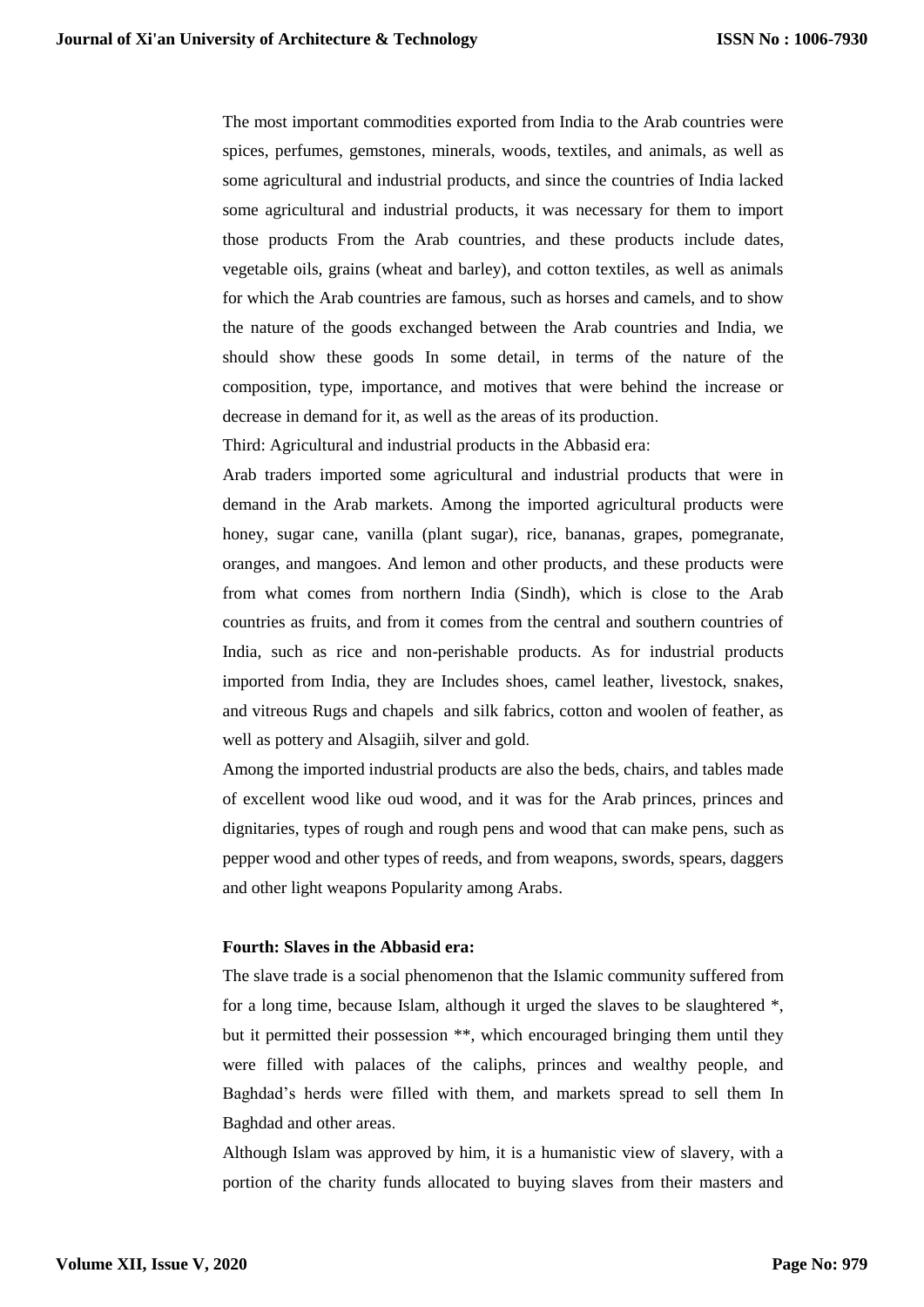freeing their freedom, in addition to that Islam gave the slave rights to protect him from the mistreatment of his masters, and because the slaves had been used in all acts such as serving in homes or work In industry and trade, as it was possible to use them with the Islamic armies in the fighting, so their presence in the Islamic regions became of great importance, as it enabled the Arabs to devote to acts of jihad and work in politics and literature without wasting their time in the work of the house and crafts to earn their strength, and accordingly I practiced trade The R. Cluck.

It appears that most of the slave shipments were coming from African beaches, especially the black slave, but there are indications that some slaves were brought in from the countries of India, as Bazark bin Shahryar mentioned in one of his accounts the method of obtaining slaves from the countries of India, He says: "We did not descend from the village and steal their children and buy each other with towels, dates, and a little thing, until about a hundred heads of slaves became young or old with us". In another narration, Ibn Shahryar says: "So we bought from them iron, copper and kohl. And beads, falling and clothes, and we have indicated you have goods that we buy from you? However, the slave is better than ours, so we filled it with our boats. "(Ibn Al-Wardi mentioned:" Merchants enter the condom (Philippines) with the boat and buy their children with dates and sell them in the country. " In addition to these indications that bring slaves from the country of India To the Arab countries, there are other indications indicating the presence of the Indian slave on the southern shores of the Arabs, it is mentioned that Ibn Battuta met the judge of Aden "Salem bin Abdullah Al-Hindi" and his father was a porter of slaves and his son worked in science with a head and a cushion. Historical texts indicated that The boys of India were famous for their wits, especially on the banking side, and for this he was the trustee There are many who use them, and they are also well-known for their beauty, according to Ibn Rastah: "In the land of India there is a slave of beauty that no one else can share". It is worth noting that the arrival of the Indian slave to the Arab countries has created a fabric in social life in terms of Intermarriage between them and their masters, and they were treated gently, as was the case with their Arab masters, and sometimes one is unable to distinguish them from their masters, as the Arabs allow them to imitate them in dress and in other affairs of life.

#### **Fifth: Agricultural and industrial products in the Abbasid era:**

In addition to the commodities mentioned above, Arab merchants carried some Arab and other agricultural products that lacked their types of countries of India.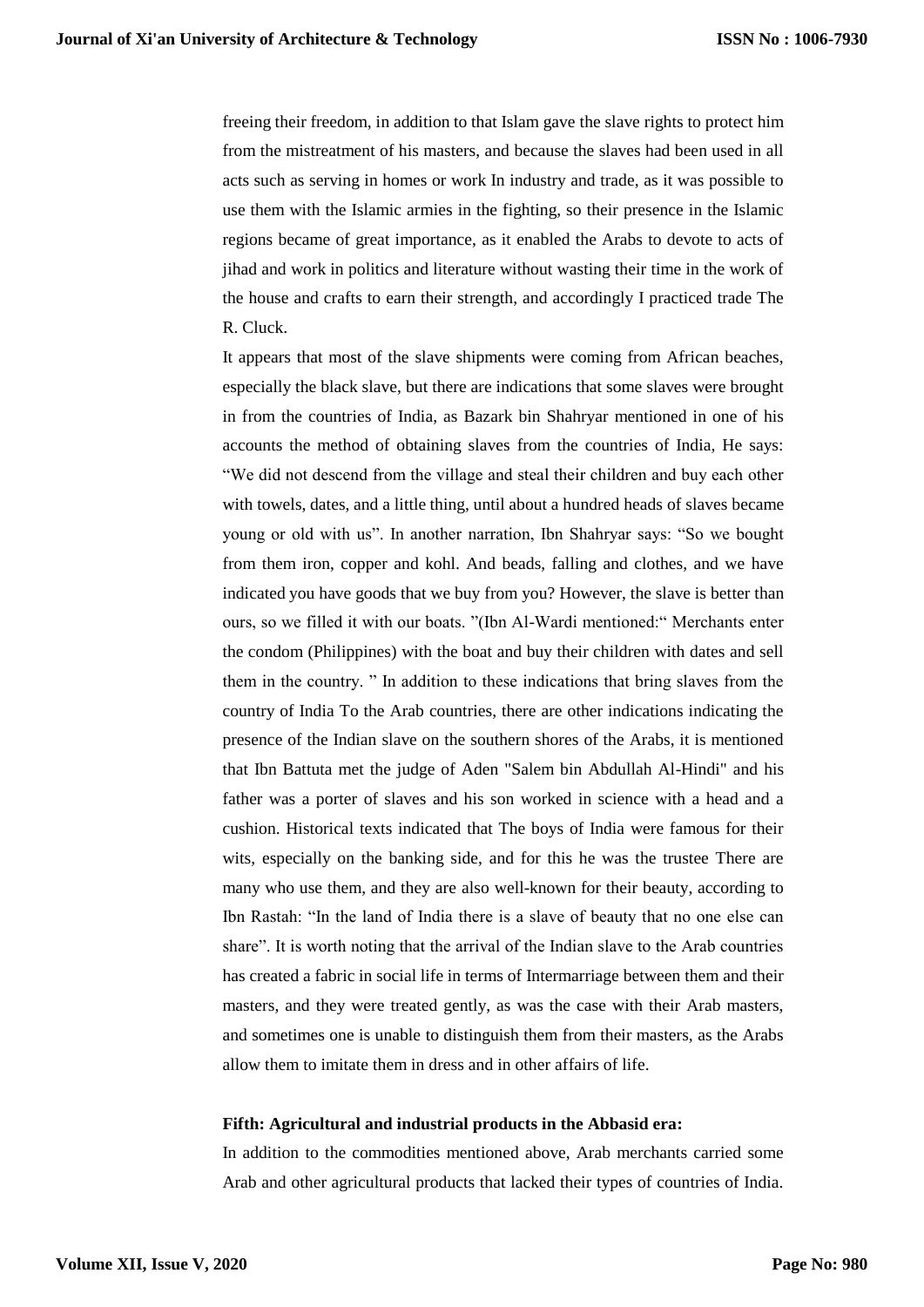Among the agricultural products exported were fruits such as apples, pears, and quince from the Arab countries and other countries to Sindh, wheat and barley From Iraq to countries

India, olive and its oil from the Levant to Sindh (), oil and almonds from Khurasan to India, the veins of roses that were loved by the people of India from Persia to the land of India, and good vinegar from Baghdad to Sindh And wine from Iraq, Egypt and Persia to the countries of India and Ceylon (Sri Lanka), and the yellow musk from southern Arabia to India, which is of the highest kind that never dries up, as it was brought from southern Arabia to the lands of India, the locomotive, and the locomotive Red fruit dyed with it and included in the composition of some medicines, and among its names are the blood of the two brothers and the remorse, and balsam, which is an Arabic product for its plant Its fruit may fall out in the summer and has commercial value, as it was used as a medicine that the wealthy buy at high prices, and betel leaves were a popular market in the countries of India. In the soul if chewed soft

Among the industrial products exporting fabrics, there were good types of Egyptian and Iraqi cotton fabrics exported to the countries of Sindh, and it is worth noting that Iraq was famous for some of the clothes produced from the cotton fabrics at that time, including the Plato's Baghdad, the goats' turbans, and the Baghdad block, the koshi and the Kufic puzzle. Al-Maqdisi explains this by saying: "Did you not hear the prick of Basra and its dressing, and in the camel the fine linen garments and the kufa are the work of the grave and then the ceramics are of very good quality, and in the city of peace, the funny and the colors of the silk clothes and so on", as they Silk fabrics and their products are imported from a country To Rome (Europe) to the countries of India by the Arab merchants, as well as the linen and wool garments from the Levant, and the fur came from the Roman countries to India for the great families, and they also carried in their trade types of fine golden embroideries as well. Besides the Arab fabrics exported to the countries of India and their products, Arab merchants carried some types of Roman swords, and gilded rings with emerald cloves from the Roman countries and Egypt to the countries of India, and these goods came in beautiful expensive boxes, as the Arab merchants carried to India coral and pearl , Which was extracted in commercial quantities from the Arabian Gulf coast, and Oman specialized in The good type of these stones, as Arab merchants carried some commodities that are unparalleled in India. These commodities were used in jewelry, jewelry, and royal crowns, such as sisters (rhinoceros) and ivory from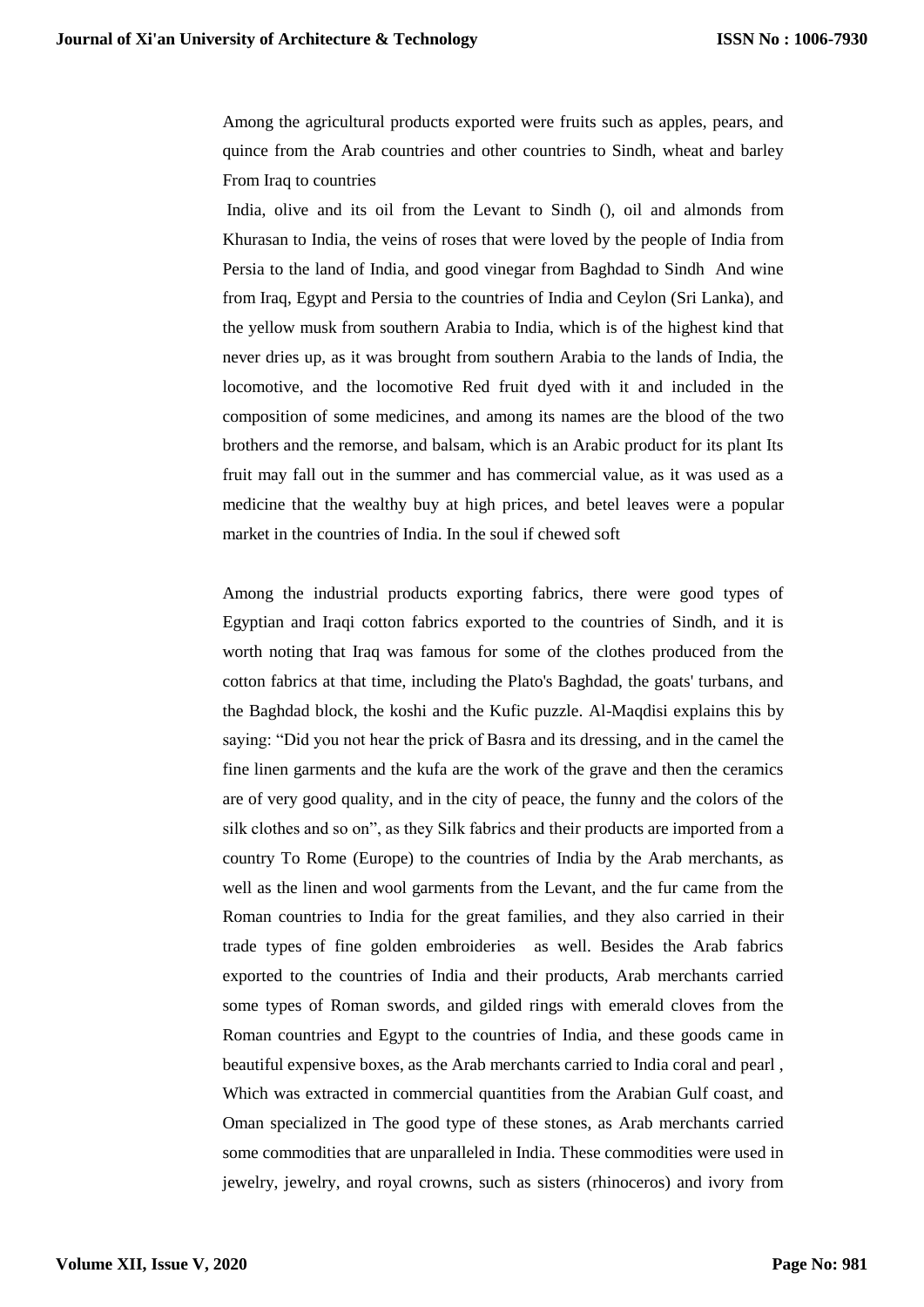Abyssinia, mercury and red sulfur from Andalusia. , In addition to tinted and opaque glass, snails, mother of pearl, yellow wax, red agate, glassware, and other products.

Conclusion

**And in it the most important results that I reached through the research, which can be summarized as follows:**

1- By defining freedom in language, convention, and related terms, it is clear to us that freedom is described as one of the basic elements necessary for the individual as a social being or a member of a group but rather described as "part of a person's life, and for its sake of life." Freedom is defined as The choice of action from a vision with the ability to not choose it or the ability to choose against it and distinguish between two types of freedom

Freedom of implementation: means the ability to work or refrain from work without submitting to any external pressure, and freedom of design: which means "the ability to achieve action without submitting to the influence of inner powers" and by studying the concept of freedom according to Islam, this concept has been affected by two basic things:

A- Religious Doctrines: The old texts did not talk about freedom in the political sense of the concept but rather elaborated the talk about choice versus algebra and talk about freedom came as a contradiction to slavery, but that does not mean the absence of a feeling of freedom in resisting the manifestations of tyranny as expressed by the social uprisings led by the public class in The history of Arab and Islamic civilization is bright and Moroccan.

B-Slavery phenomenon: It is a phenomenon that is rooted in ancient civilizations and in Arab society before Islam. The new call sought to limit the phenomenon, but it was not historically possible to prevent and eliminate it, especially after the urban development experienced by the Islamic community in the first six centuries of migration (7- 12 A.D.), the emergence of giant Arab cities and the dynamism behind the socio-economic dynamics that made the Arab-Islamic community represent the heart of the global economic cycle at that time, and the slave became the great productive force of the era's goods at that time.

2- Freedom is the basis of any human existence, and deprivation of liberty is a deprivation of humanity and its evidence for that is that God created our master Adam on instinct, and his breaking of freedom and freedom to disobey to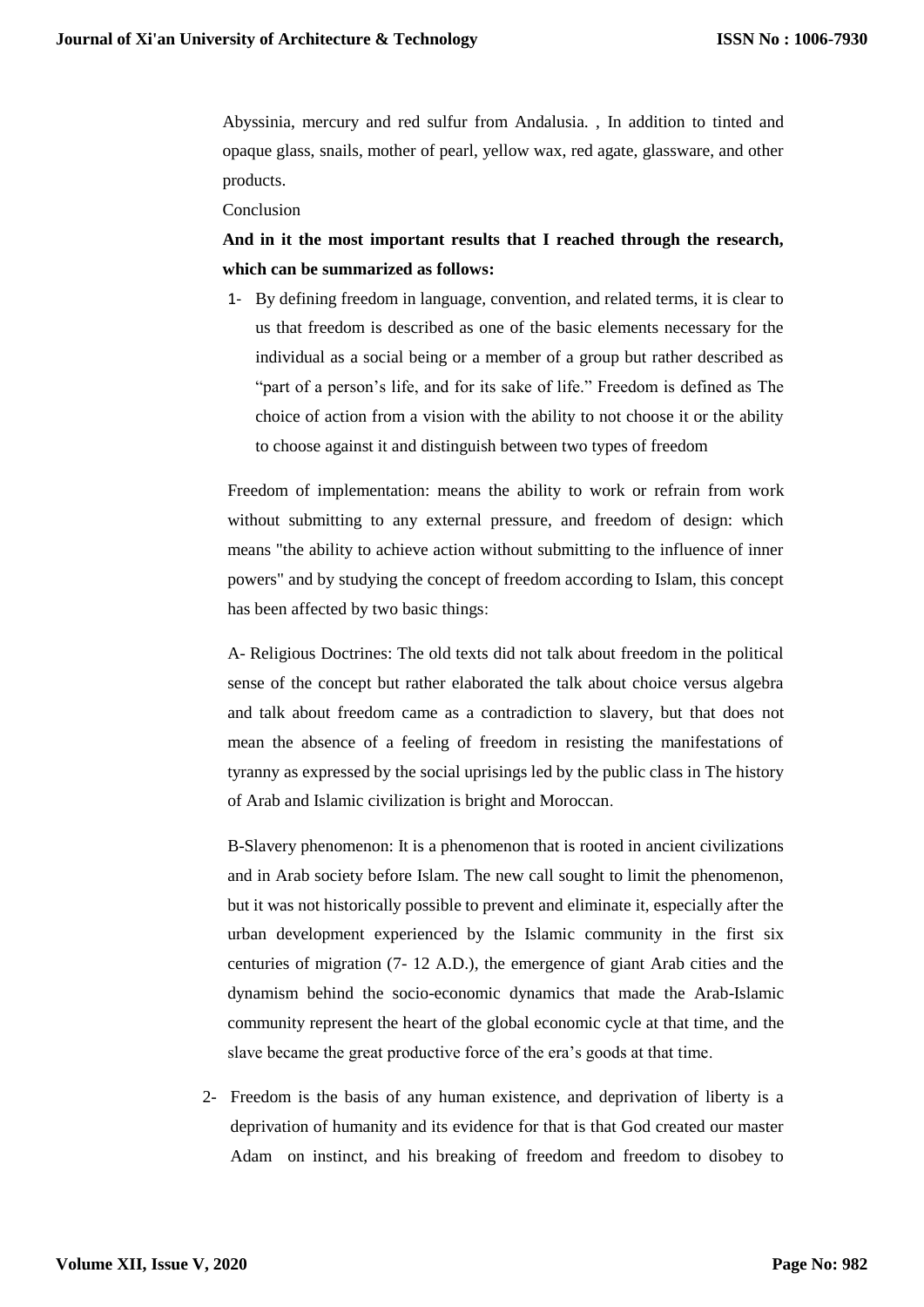remain responsible for his choice. Adam had worshiped his Lord as a choice and ate from his forbidden tree as a choice. With that freedom that God granted it, and Abd al-Fattah connects the principles of freedom and justice, since freedom without justice from his point of view may turn into chaos. The individual needs freedom through his need for justice and the law that imposes justice and equality between the parish. Justice and law constitute a deterrent for the same person, his struggles, and for himself. As bad as he is, at the same time preserves his freedom from any aggression or injustice by others.

3 - The principle of equality as a contiguous principle of freedom and what is meant by equality here is legal equality and not economic or equality of opportunity and not in circumstances and reality, and this confirms the meaning of freedom as individuals owning fixed rights that cannot be violated and that they enjoy equal imposition before the law but not necessarily with equal results.

- 4- Community Islam, in determining freedom, is based on considering it the instinct of God, which people broke the fast, whether as a matter of divine justice for human beings, or from the door that God gave man the ability to choose, if he wished for good or evil.
- 5- Personal freedom: It falls within the first rights that a person should enjoy, as it is the basis on which other aspects of freedom are based. It is possible to put freedom of movement, tomorrow, or spirituality and maintain security and personal safety within this framework. What is the value of the right to property or work if a person is forbidden to do so? From the movement losing its security, and the preservation of security can be included in the human right to life, which was approved according to the Almighty saying:  $\Box$  And do not kill the soul that God has forbidden except by the right
- 6- And Islam made the crime of "taking the breath away" one of the most serious crimes, and most of them is a punishment from God Almighty. The Almighty said: Whoever kills a soul without a soul or corruption on earth is as if he killed all people.
- 7- Personal freedom is that it is the "right of the individual to go and go and move freely within the country and leave it if he so desires" as well as his right to security, which means not arresting him or his body except in accordance with the law and within the limits determined by him and other aspects of this type of freedom that does not compel a person To be exiled from his country, just as Islam has guaranteed the human right to movement, the Exalted, the Majestic, says: "So walk in its positions and eat of its sustenance and to it the publication "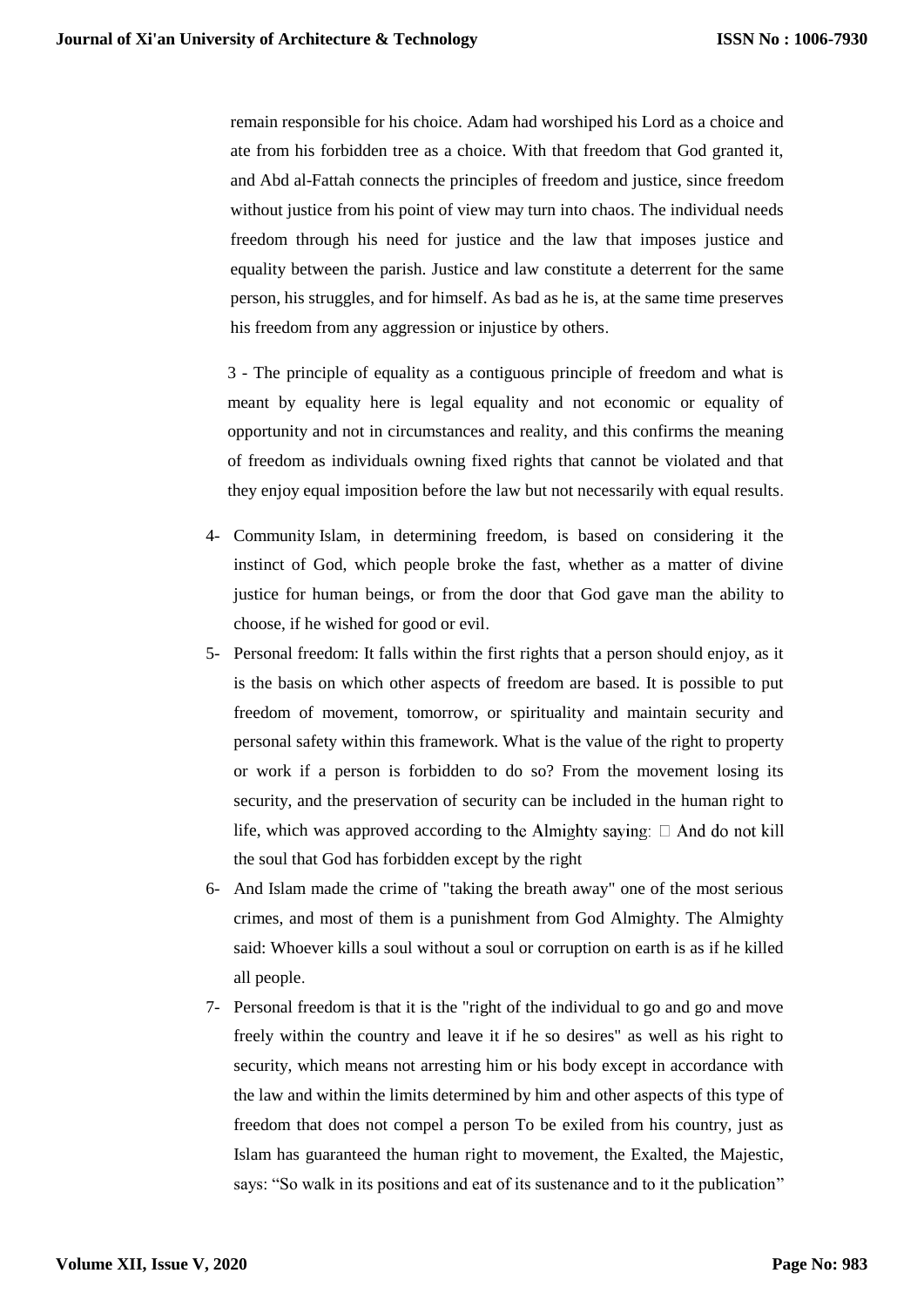8 -Because the dwelling has rights and rights, it is not permissible to storm it without the permission of its owner, unless there is a legal or legal justification and under the supervision of the competent authorities. The Almighty says:  $\Box$  O you who have secured, do not enter houses other than your own until you have become familiar with and give salutations to their people, so it is better for you to remember \* if you do not You will find someone in it, so do not enter it until you are authorized. And if it is said to you, go back, so go back, I commend you, and God knows what you know.()

9- -It became clear to us through research that political freedom is a fixed Islamic principle that no creature is obedient in the disobedience of the Creator even if he is a ruler or governor. This form of freedom is related to the state, that is, the freedom of the individual towards his state. This type of freedom is defined as the vital field in which all Freedoms, where political freedom reaches its senses and exerts its influence, freedoms sparkle, and life turns into a great festival

10 -That the decision-maker in the Kingdom or the state resorts to it in the event that there is an issue that concerns the entire nation. There are several, among them the Almighty saving:  $\square$  So forgive him and ask forgiveness for them and consult them about the matter  $\square$ . And God Almighty said  $\square$  And those who answered to their Lord and performed the prayers and ordered them to consult among them and from what we have provided for them spend()

11-The basis of economic freedom in Islam is that every commercial, industrial, agricultural, or similar business is considered true and legitimate and its owner is protected and respected in the eyes of the law as long as it achieves a legitimate interest and does not harm others, and therefore Islam prohibits monopoly, fraud, usury, and the taboo trade, cultivation, or manufacture of whatever those Forbidden to ensure the interests of people and society in this trade, industry, or agriculture, and these freedoms mean the human right to life in the Islamic and humanitarian community without restrictions that undermine its value and status as a human being.

12 -The system of freedoms according to the Islamic model was comprehensive in the sense that it was not limited to one side without another, but rather it included various aspects of life, including personal, political, economic, etc.

13 -During the Abbasid era, people enjoyed absolute freedom, except from some restrictions imposed by some caliphs, according to the nature of the case. For example: (The custom took place in Baghdad, the guard in every path comes up early and writes reading to the caliph, as renewed in his path of meeting some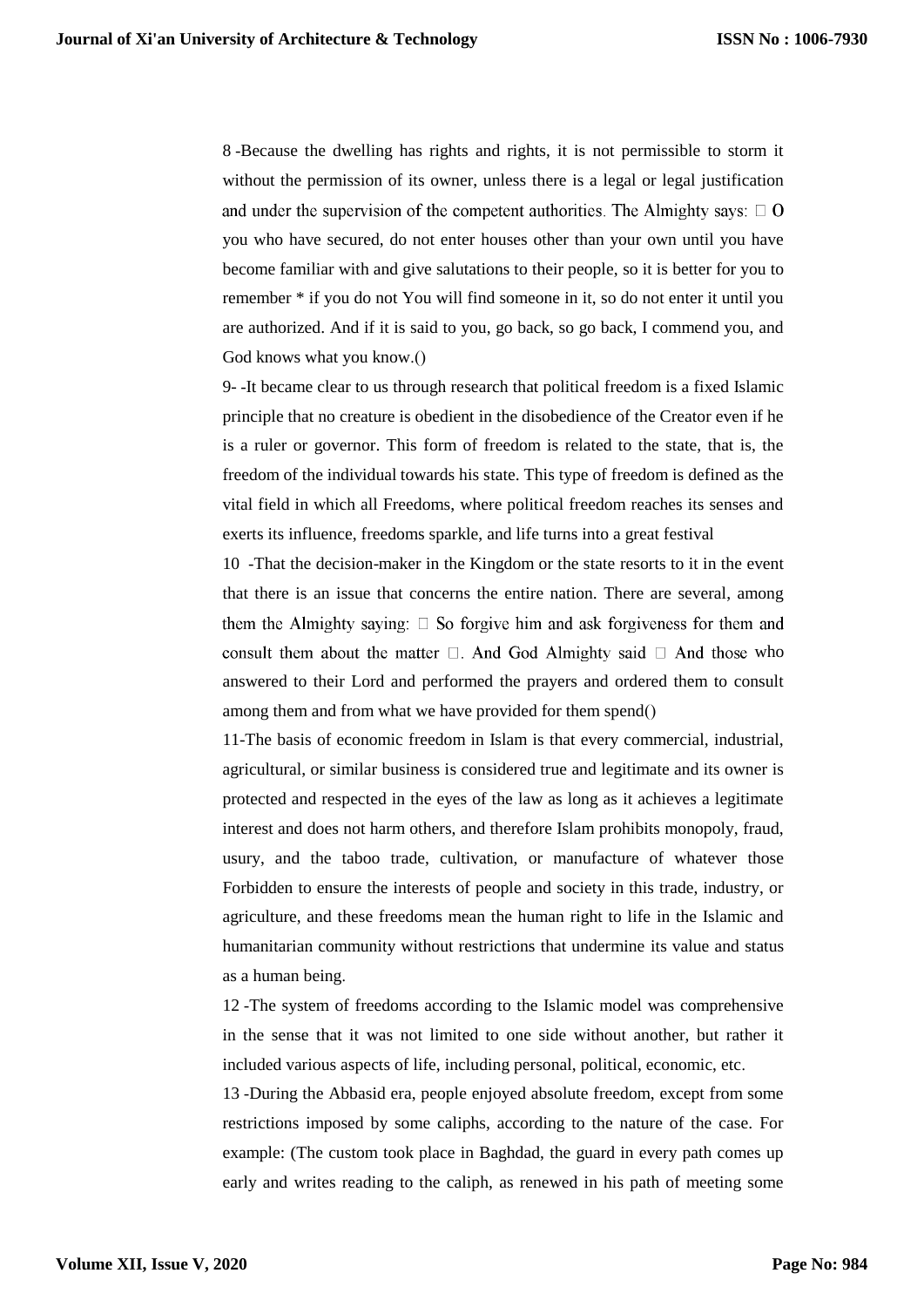friends with some on a picnic or Hear or otherwise, and write anything other than that from the small and the large, so the people were of this in a great stone).

## Margins

1- al thawny , Muhammad Ali bin Ali bin Muhammad (d. 1158 AH), Scout of Art Conventions, investigation: Ahmed Hassan Basaj, 1st edition, Dar Al-Kutub Al-Alami - Beirut, 1998 AD, Part 1, pp. 397-398.

2- Ibn Faris, A Dictionary of Language Standards, reviewed and commented on: Anas Muhammad Al-Shami, (Dar Al-Hadith Cairo, D-T), p. 189 (parchment article).

3- Ibn Manzoor, Muhammad bin Makram bin Manzoor al-Afriqi (d. 711 AH), Lisan Al-Arab, Dar Sader, (Beirut, Bla. T), vol. 12, p. 530. (Label article); Al-Fayoumi, Ahmad bin Muhammad bin Ali al-Maqri (d. 770 AH), the enlightening lamp in Gharib al-Sharh al-Kabir al-Rafa'i, publisher: The Scientific Library, (Beirut, Bl. T.), p. 86.

- 4- Dhul-Ramah: Ghaylan bin Aqabah bin Masoud Ibn Haritha bin Amr bin Rabia bin Malakan bin Adi Ibn Abd Mannah bin Ad Ibn Toukhah bin Ilias bin Mudhar bin Nizar known as Dhi al-Ramah the famous poet is said to have been so called because he brought his friend and accompanied him on his shoulder a piece of rope And she is the ramah, so he drew it, and she said: Drink, oh, the ramah, so he called it. Ibn Asaker, Abu Al-Qasim Ali bin Al-Hassan bin Hebat Allah (d. 571 AH), History of Damascus, investigation: Amr bin Fakhra Al-Amrawi, Dar Al-Fikr for printing, publishing and distribution - Damascus, 1415 AH-1995AD, c 48, p. 142.
- 5- Al-Zamakhshari, Abu al-Qasim Muhammad ibn Umar (d. 528 AH), the basis of rhetoric, Cairo, 1960 AD, Part 1, pp. 81-82
- 6- Al-Kasani, Ala Al-Din Abi Bakr Bin Masoud Al-Kasani Al-Hanafi (d. 587 AH). Al-Mawsali Al-Hanafi (d. 683 AH), The choice to explain the Mukhtar, (Dar Al-Maarefa - Beirut - Lebanon, Bla. T,, Vol. 4, p. 17); Al-Azhari, Salih Abdul-Sami Al-Abi. T.), Vol. 2, pp. 219-220.
- 7- Al-Tahouni, The Exploration of Art Conventions, vol. 1, pp. 397-398.
- 8- Al-Jurjani: It is Ali ibn Muhammad ibn Ali, known as al-Sharif, Abu al-Hasan, al-Jirjani, al-Husayni al-Hanafi. Scientist, sage, participant in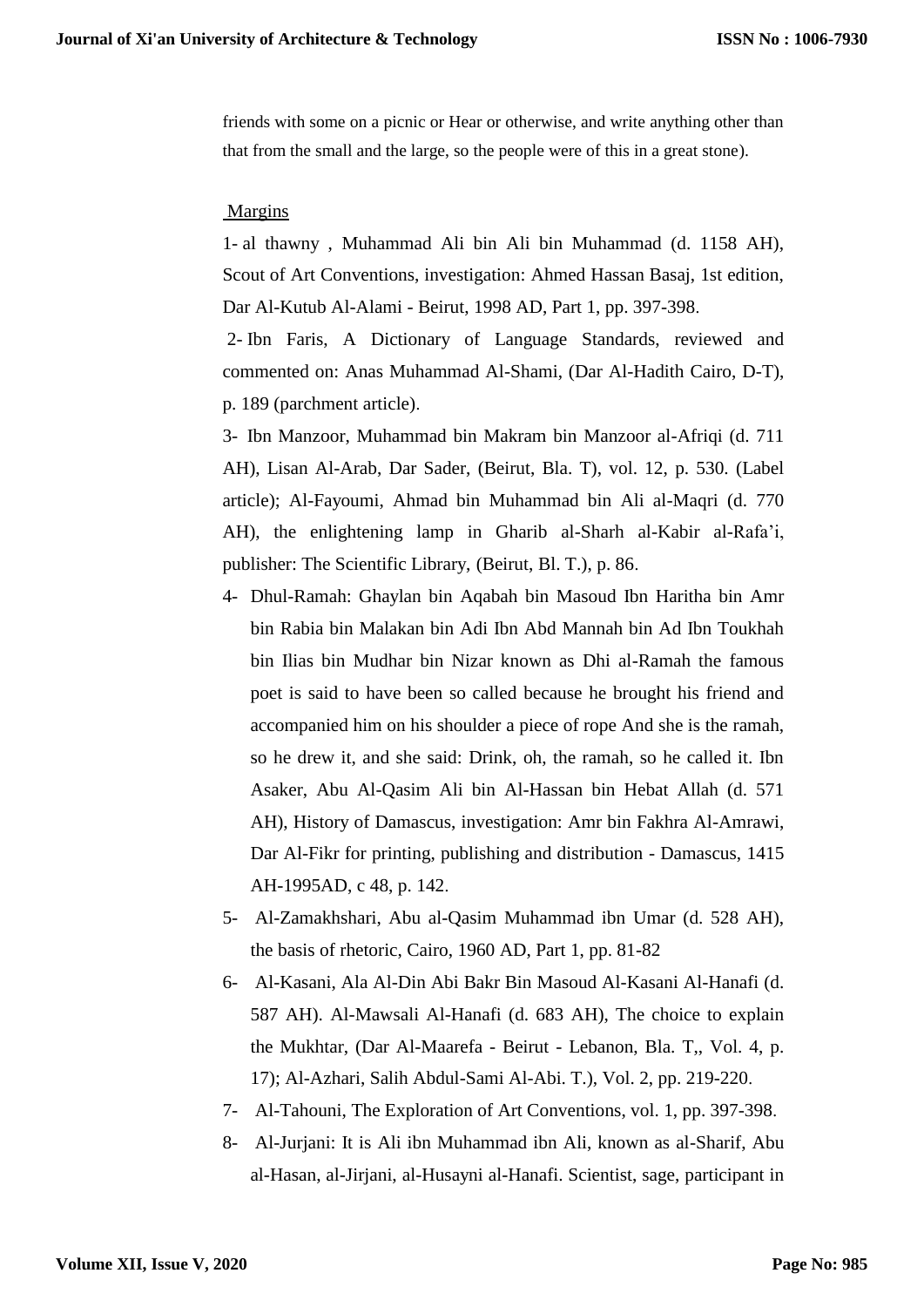types of science. His era is unique. Sultan of the working scholars. Pride of the greatest interpreters. With good manners and humility with the poor. He was born in Taco (near Estrabad), studied in Shiraz and died there. Its classifications include: "Definitions", "Explanation of the positions of Ijji", "Explanation of the Sirajiyyah", and "A Message in the Art of the Origins of Hadith. Al-Sakhawi, Shams al-Din Abu al-Khair Muhammad Ibn Abd al-Rahman ibn Muhammad ibn Abi Bakr (d. 902 AH), the brilliant light of the people 9th century, Dar Al-Hayat Al-Hayat - Beirut (Bla-T) publications, volume 5, p. 328.

- 9- Al-Jarjani, Sharif Ali bin Muhammad (d. 816 AH), Book of Tariffs, Scientific Books House - Beirut, 1416 AH, p. 52.
- 10- Surah An-Nisa, verse 92.
	- 11- Surat Al-Baqara, from verse 178.
	- 12- Ragheb Al-Isfahani, Al-Hussein Bin Muhammad (d. 425 AH), Vocabulary of the Qur'an, Verification: Safwan Adnan Daoudi, Dar Al-Qalam Damascus, Dar Al-Shamiya, Beirut, 1992 AD, p. 125.
	- 13- Surat Al-Baqara, part of verse 187.
	- 14- Al-Bukhari, Abu Abdullah Muhammad bin Ismail (d. 256 AH), the short correct Al-Jami ', an investigation by: Dr. Mustafa Deeb Al-Bagha, Dar Ibn Katheer, Al-Yamamah - Beirut, 3rd floor, 1407 AH-1987AD, C3, p. 1057; Ibn Majah Muhammad bin Yazid Abu Abdullah Al-Qazwini (d. 270 AH), Sunan, investigation: Muhammad Fouad Abdel Baqi, Dar Al-Fikr - Beirut (d. T), vol. 4, p. 167.
	- 15- Surah An-Nisa, part of verse 92.
	- 16- Surah Al-Imran, part of verse 35.
	- 17- Surat Al-Nahl, is part of verse 72.
	- 18- Ragheb Al-Isfahani, Vocabulary, p. 125.
	- 19- Surat Al-Fajr, verse 20.
	- 20- Surat al-Tawbah, verse 81.
	- 21- Al-Bukhari, The Right Mosque, Vol. 2, p. 776; Ibn Majah, Sunan, Vol. 3, p. 96.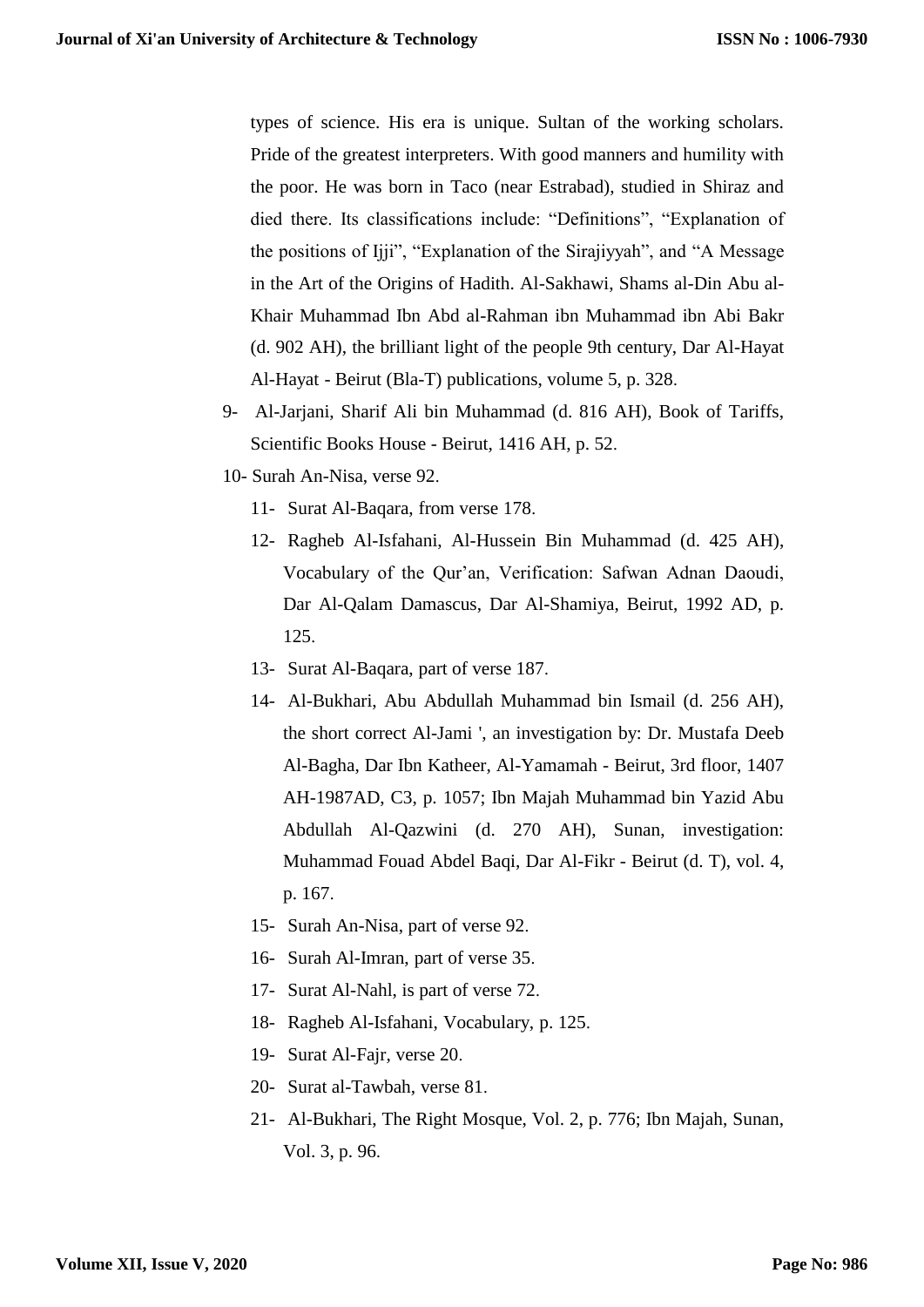- 22- Abu Dawood, Suleiman bin Al-Ash'ath Al-Sijistani (d. 275 AH), Sunan, investigation: Muhammad Muhyiddin Abd al-Hamid, Beirut, House of the Arab Heritage Revival, (Bla. T.), part 3, p. 129.
- 23- Al-Nasa'i, Ahmed bin Shuaib Abu Abd al-Rahman al-Nasa'i (d. 303 AH), Sunan al-Nasa'i al-Kubra, investigation: Dr. Abd al-Ghaffar Suleiman al-Bandari, Syed Kasrawi Hassan, Dar Al-Kutub Al-Alami - Beirut, 1411 AH - 1991 AD, c 3, p. 171.
- 24- Bukhari, The Right to Collect, Vol. 5, p. 1955.
- 25- Doctrine in the language: It is said that I believed such and held the heart and the conscience until it was said: Doctrine is what a person owes, and he has a good doctrine that is free from doubt. The definition of doctrine in the convention: does not differ from its linguistic meaning. And from it was called the science of theology, the science of beliefs: because it is responsible for researching religious beliefs, proving them with certainty, and defending them from beliefs contrary to ideas.

See: Al-Fayoumi, Al-Misbah Al-Munir, p. 229 (contract article); Al-Kanooji, Siddiq bin Hassan (d. 1307 AH), Abjad al-Ulum al-Washi al-Marqum in the State of Science Statement, investigation: Abdel-Jabbar Zakar, (Dar Al-Kutub Al-Alami - Beirut, 1978), c 3 / P. 266.

- 26- Surat Al-Baqara, part of verse 256. Al-Tabari, Abu Ja`far Muhammad ibn Jabr (d. 311 AH), Al-Bayan Mosque in the interpretation of the Qur'an, (Beirut, 1930), vol. 5, p. 407
- 27- Surat Al-Mumtahina, verse 8. Ibn Katheer, Abu al-Fida 'Isma`il (d. 774 AH), The Great Interpretation of the Qur'an, The House of Arab Books Revival, Isa Babi al-Halabi, (Cairo, Pala. T.), Vol. 8, p. 89
- 28- Opinion: In language, an opinion is said about the matter, an opinion, which I see by building for the object in the sense of what I suspect and building for the subject, meaning: for whom I go to, and the opinion: reason and management, and a man with an opinion, i.e .: insight and wise things, and collect opinion: opinions. Looking: Ibn Faris, A Dictionary of Language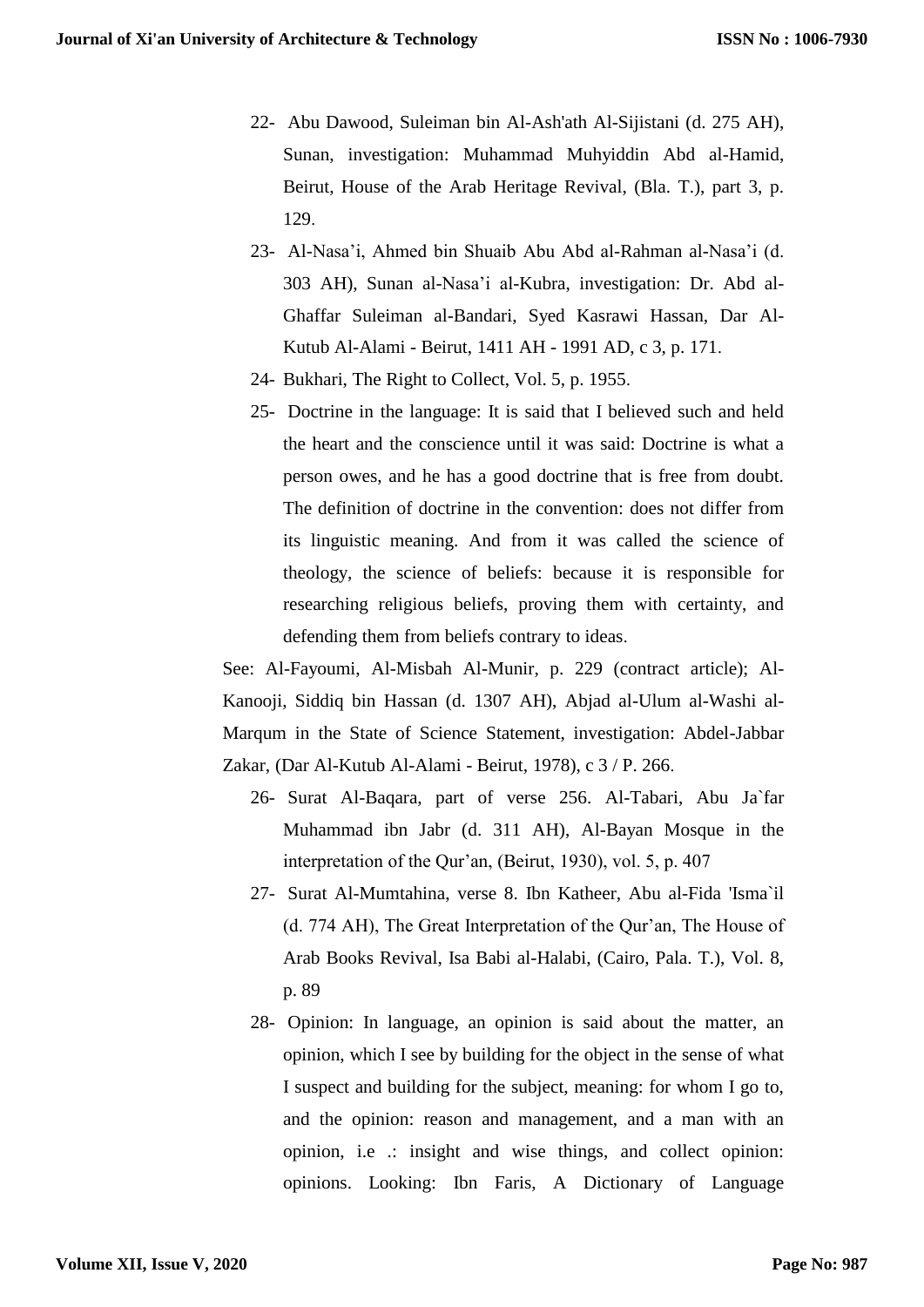Standards, p. 365; Al-Fayoumi, The Light Lamp, p. 158 (opinion material).

29- Surat Al-Shura, part of verse 38. Ibn Katheer, The Great Interpretation of the Qur'an, Vol. 7, p. 210

30- Hamid, Munir, and Fadel Shaker, Islamic Systems, p. 211.

31- Surat al-Tawbah, from verse 71. Ibn Katheer, The Great Interpretation of the Qur'an, Vol. 7, p. 174

32- The house is in the language: the house, it is said that the house is inhabited, and in the house there is a residence for the sake of requesting and the residential name. And the dwelling - to open and break the cave the house, and the gathering dwellings. See: Al-Fayoumi, The Illuminating Lamp, p. 181. (Housing material).

33- Surat al-Nur, verse 27.

34- The farewell argument: The Messenger of God  $\Box$  went to Haij for five nights and stayed from Dhu al-Qi'dah in the year (10 AH). A group of scholars said about the walk and the impact that the Messenger of God  $\Box$ did not perform Hajj in Islam except for three arguments: two years (8 AH) and one after the imposition of the Hajj on him from the city . Ibn Hisham, Biography of the Prophet, Part 4, p. 248, Ibn Saad, the Great Classes, Part 2, p. 124.

35- Al-Sijistani, Abu Dawud Suleiman bin Al-Ash'ath bin Ishaq bin Bashir (d. 275 AH), Sunan Abi Dawood, investigation: Muhammad Muhyiddin Abdul Hamid, the modern library - Saida - Beirut, (D-T), part 2, p. 182.

36- Imam Muslim, Sahih Muslim, Vol. 3, p. 1306.

37- Al-Nawawi, Abu Zakaria Yahya bin Sharaf Al-Dimashqi (d. 676 AH), the curriculum explained Sahih Muslim bin Al-Hajjaj, (House of Arab Heritage Revival, Beirut, 1392), volume 8, p. 183.

38- Al-Zuhaili, Wahba, Freedom, p 88.

39- Imam Muslim, Sahih Muslim, vol. 4, p. 1986.

40- Al-Zuhaili, Wahba, The Right to Freedom in the World, pp. 77-78.

41- Surat Al-Baqara: From verse 195.

42- Surat al-Tur: from verse 21.

43- Surat Al-Muddathir: Verse 38.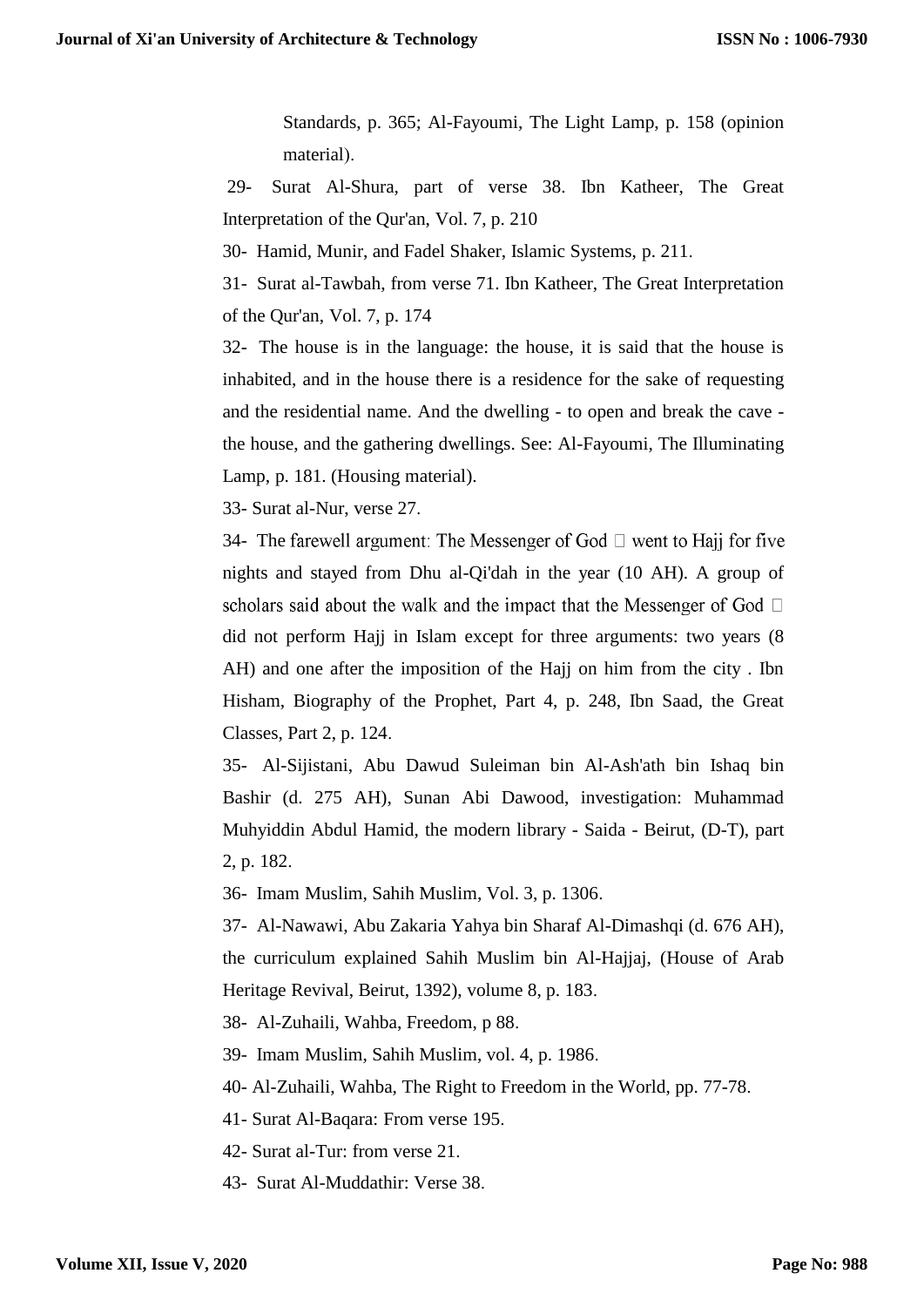44- Al-Maraghi, Ahmed and Mustafa, part 9, p. 310.

45- Surat Al-Anam: verse 164.

46- Surat Al-Najm: Verses 39-40.

47- Hybrids: Hybrids of speech: what is wrong with you. And the hybrid: the Arab is the son of the ummah because he is defective, and it was said: He is the son of the shepherd nation unless he is immunized, so if he is fortified, the boy is not a hybrid. Ibn Manzur, Lisan Al-Arab, Previous Source, vol. 13, p. 431.

48- Al-Mubarrad, Abu al-Abbas Muhammad bin Yazid (d. 285 AH), Al-Kamil in Language and Literature, Achievement: Muhammad Abu Al-Fadl Ibrahim, 3rd floor, Dar Al-Fikr Al-Arabi - Beirut, 1417AH-1997AD, Part 2, p. 94.

49- Al-Isfahani, Abu Al-Faraj, Al-Aghani, vol. 15, pp. 79-80.

50- Ibn al-Nadim, Abu al-Faraj Muhammad ibn Ishaq ibn Muhammad al-Warraq al-Baghdadi (d. 438 AH), al-Fihrest, investigation: Ibrahim Ramadan, 2nd edition, Dar al-Maarefah - Beirut-Lebanon, 1417AH-1997AD, p. 23.

51- Ruby of Al-Hamwi, Dictionary of Countries, vol. 2, p. 626.

52- The same source, vol. 4, p. 45.

53- Jaber bin Hayyan al-Sufi al-Kufi was advanced in the natural sciences, brilliant of which is in the chemistry industry and he has many written works and famous works. God Tester and their counterparts. Al-Qafti, Jamal al-Din Abu al-Hasan Ali bin Yusef (d. 646 AH), The Scholars' News on the Choice of the Wise, investigation: Ibrahim Shams al-Din, 1st edition, Dar Al-Kutub Al-Alami - Beirut, 1426 AH-2005AD, p. 124.

54- Al-Khwarizmi: Muhammad ibn Muhammad ibn Yahya ibn Ismail ibn al-Abbas Abu al-Wafa al-Buzjani was born in al-Buzjan from the country of Nishapur in the year twenty-eight and three hundred on Wednesday beginning the month of Ramadan and moved to Iraq and read the number and engineering on Abi Yahya al-Baroudi and Abu al-Ala bin Kartib and his move to Iraq was in In the year of forty-eight and three hundred people read on it and benefited and transferred and whoever was read by his uncle known as Ibn Amr al-Ma`azili and his uncle known as Abu Abdullah Muhammad ibn Anbasa was also read by him and he was one of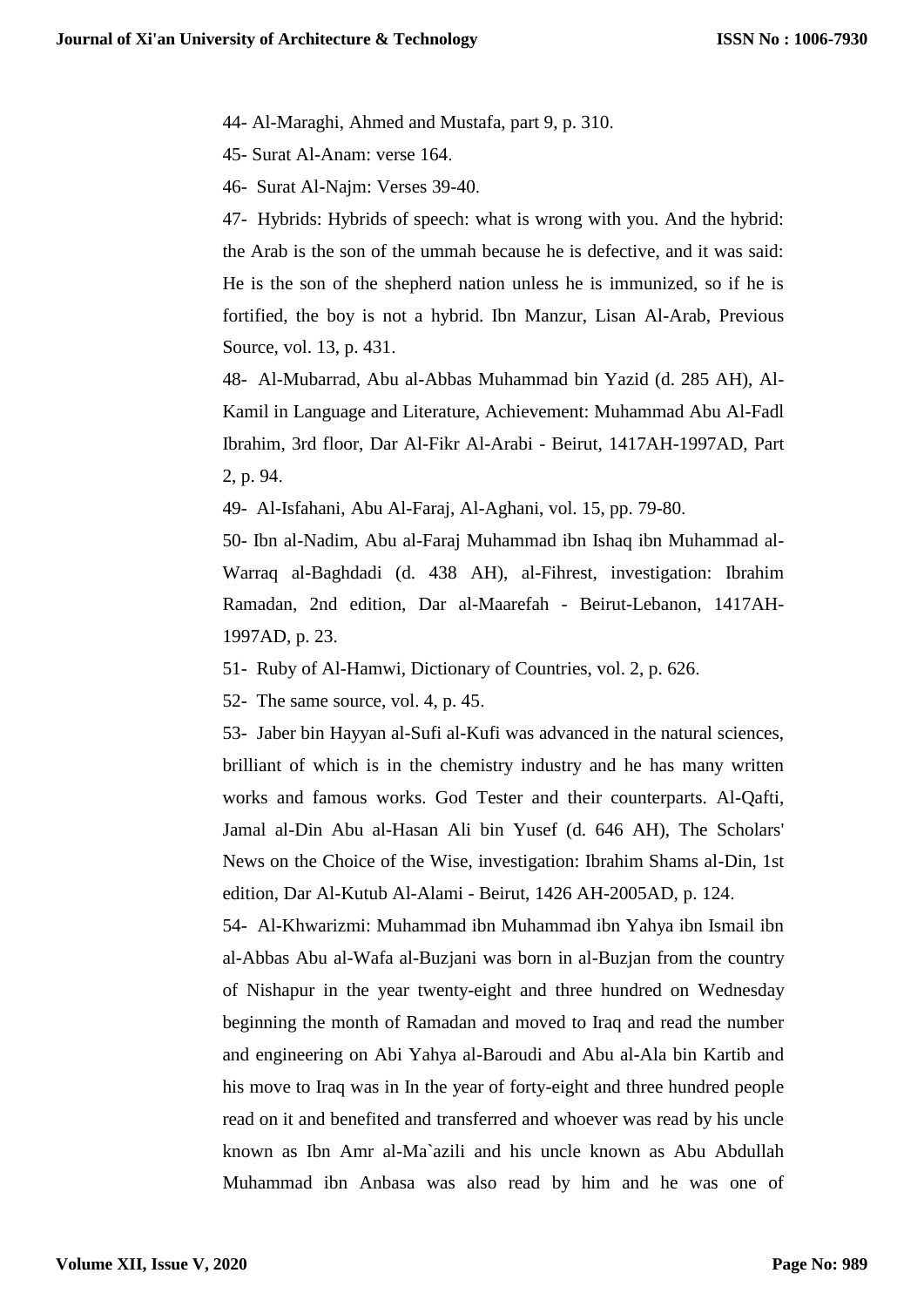numerology and calculations and he wrote many books, so among his classification. The book of houses in the account is a beautiful book of interpretation. Al-Khwarizmi's Book on Algebra and Interview. The Book of Interpretation of the Book of Dioufetes in Algebra. Al-Qafti, Scholars' News, p. 217.

55- Al-Tabari: Muhammad bin Jarir Al-Tabari (224 - 310 AH) is Muhammad bin Jarir bin Yazid bin Katheer, Abu Jaafar. From the people of Tabaristan, he settled in Baghdad and lived there until his death. One of the greatest scholars. He was a keeper of the Book of God, and he taught it in the rulings, knowing the Sunnah and its methods, knowing the days of people and their news. He left from his country to seek knowledge when he was twelve years old, and he gathered a group of sciences that no one participated in. He was offered the judiciary, so he refrained from grievances and refused. He has a choice among the scholars 'statements, and he has singled out issues that have been preserved. He heard from Muhammad ibn Abd al-Malik, Ishaq ibn Abi Israel, Ismail ibn Musa al-Saddi and others. Narrated by Abu Shaib al-Harrani, al-Tabarani and a sect. It was said that there is easy and loyalty among the Shiites. His categories include: "The Difference of Jurists" and "The Simple Book on Jurisprudence." Ibn Katheer, The Beginning and the End, vol. 11, p. 145; Al-Thahabi, Hafiz ticket, vol. 2, p. 251.

56- Al-Masoudi: He is Muhammad bin Abdul Rahman bin Muhammad bin Masoud bin Ahmed, Abu Abdullah Al-Masoudi Al-Bandhi. Ibn Khaldan said: He was a jurist, a Shafi'i, a writer. He went away to seek the hadith, and heard in Damascus, Baghdad, Asbah, Khorasan, Kufa, Mosul, Alexandria and other creatures. From its categories: Explanation of Maqamat. Ibn Qadi Shahba, Abu Bakr bin Ahmed bin Muhammad bin Omar Al-Asadi Al-Dimashqi (d. 851 AH), Tabaqat Al-Shafia, investigation: Dr. Al-Hafiz Abdul Alim Khan, 1st floor, Books World - Beirut, 1407 AH, Part 2, p. 37.

57- What is meant by (political freedom) - in the late or contemporary concept - is the citizen's right to contribute to the political, social, economic and cultural affairs of the state, through the exercise of the right to vote and the right to run in elections, and freedom of expression, the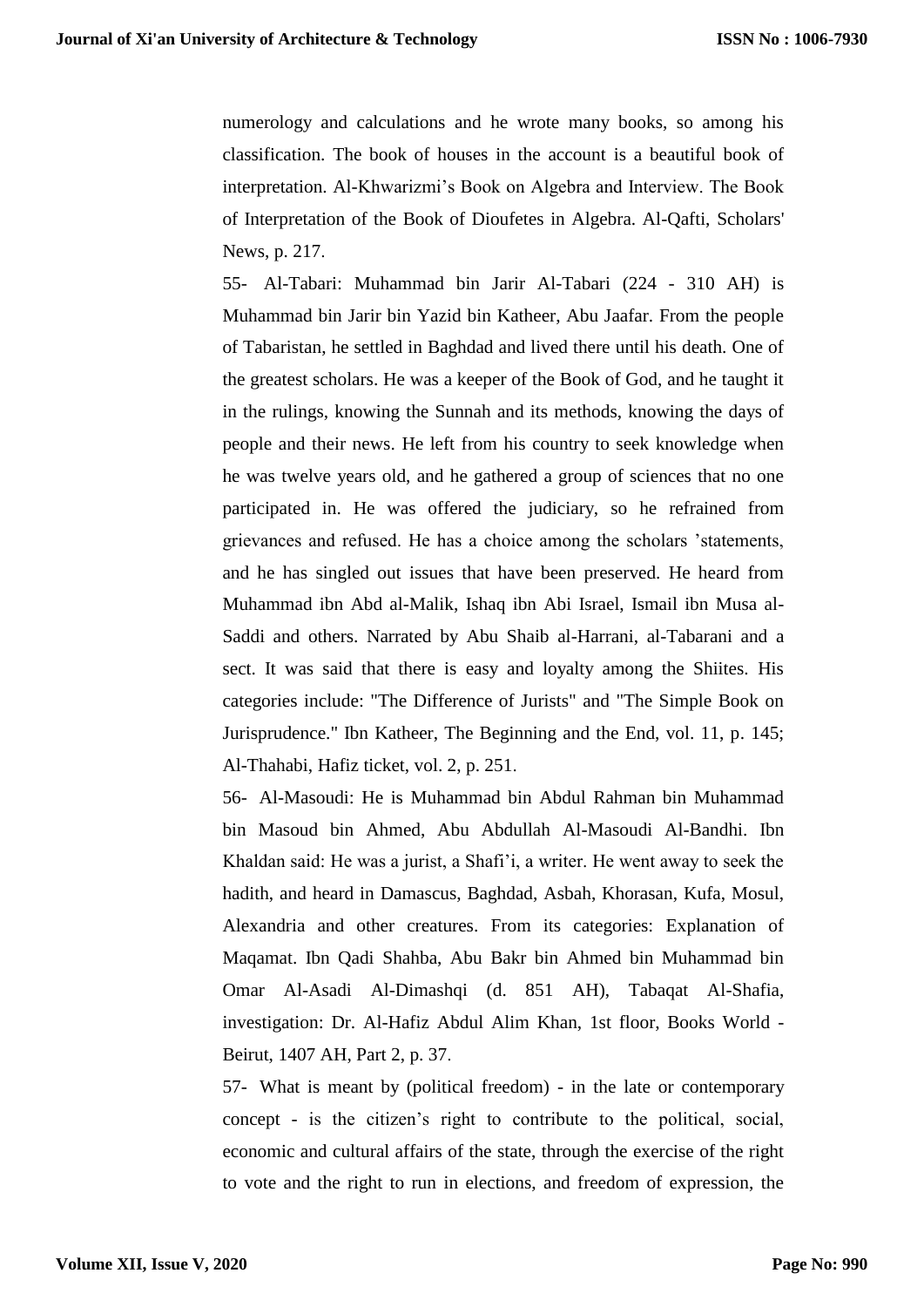press, and assembly, and this right is essential in Islam, which is what We show it in this topic - God willing-

58- Fayoumi, The Illuminating Lamp, p. 188 (mite substance.)

59- Al-Fayrouz Abadi, Muhammad bin Yaqoub (d. 718 AH), The surrounding dictionary, The Arab Foundation for Printing and Publishing, (Beirut, Bla. T), p. 710 (mite article.)

60- Al-Isfahani, Vocabulary, p. 863.

61- Al-Tahouni, The Exploration of Art Conventions, vol. 2, p. 367.

62- Al-Tabarani, Suleiman bin Ahmed bin Ayoub bin Mutir al-Lakhmi al-Shami (360 AH), the central lexicon, investigation: Tariq bin Awad Allah bin Muhammad, Abdul Mohsen bin Ibrahim al-Husayni, Dar al-Haramain - Cairo, Pal. T., 2, p. 539.

63- Surat al-Tawbah: from verse 71.

64- Surat Al-Hujurat: From verse 10.

65- Marwan: He is Marwan bin Muhammad bin Marwan bin Al-Hakam Al-Ayyubi, Abu Abdul-Malik, who is standing against God, and he is known as Al-Jaddi and Al-Hammar: The last king of the Umayyad dynasty in Sham was born on the island in the year (72 AH). He was killed by Amer or Amr bin Ismail Al-Muradi Al-Burhan in (132 AH) Ibn Al-Athir, Al-Kamil: C5, p. 119, Ibn Khaldoun, History, C3, p. 112.

66- Al-Suyuti, History of the Caliphs, p. 246.

67- The same source, p. 246.

68- Ibn Kathir Al-Bidaya wa Al-Nihaimah: C 10, p. 158

69- Abu Zahra, Abu Hanifa Hayat-Asra, p. 79

70- Zaid bin Ali Ibn Al-Hussein bin Ali Ibn Talib Al-Imam Abu Al-Alawi Al-Hashemi Al-Qurashi, and he is told: Zaid the martyr was born in the year (79 AH) and killed in the year (122 AH) Al-Asfahani, the killing of the students, p. 127 Al-Tabari, history of the Apostles and Kings, c 8 p. 260.

71- Ibn al-Imad, Gold Nuggets: Part 1, p. 214

72- The one with the good soul, Muhammad bin Abdullah bin Al-Hassan bin Ali bin Abi Talib Abu Abdullah, nicknamed the Arqat and the Mahdi and the self-purification. One of the supervising princes of the students was born in (93 AH) and was killed in the year (145 AH) Al-Tabari, the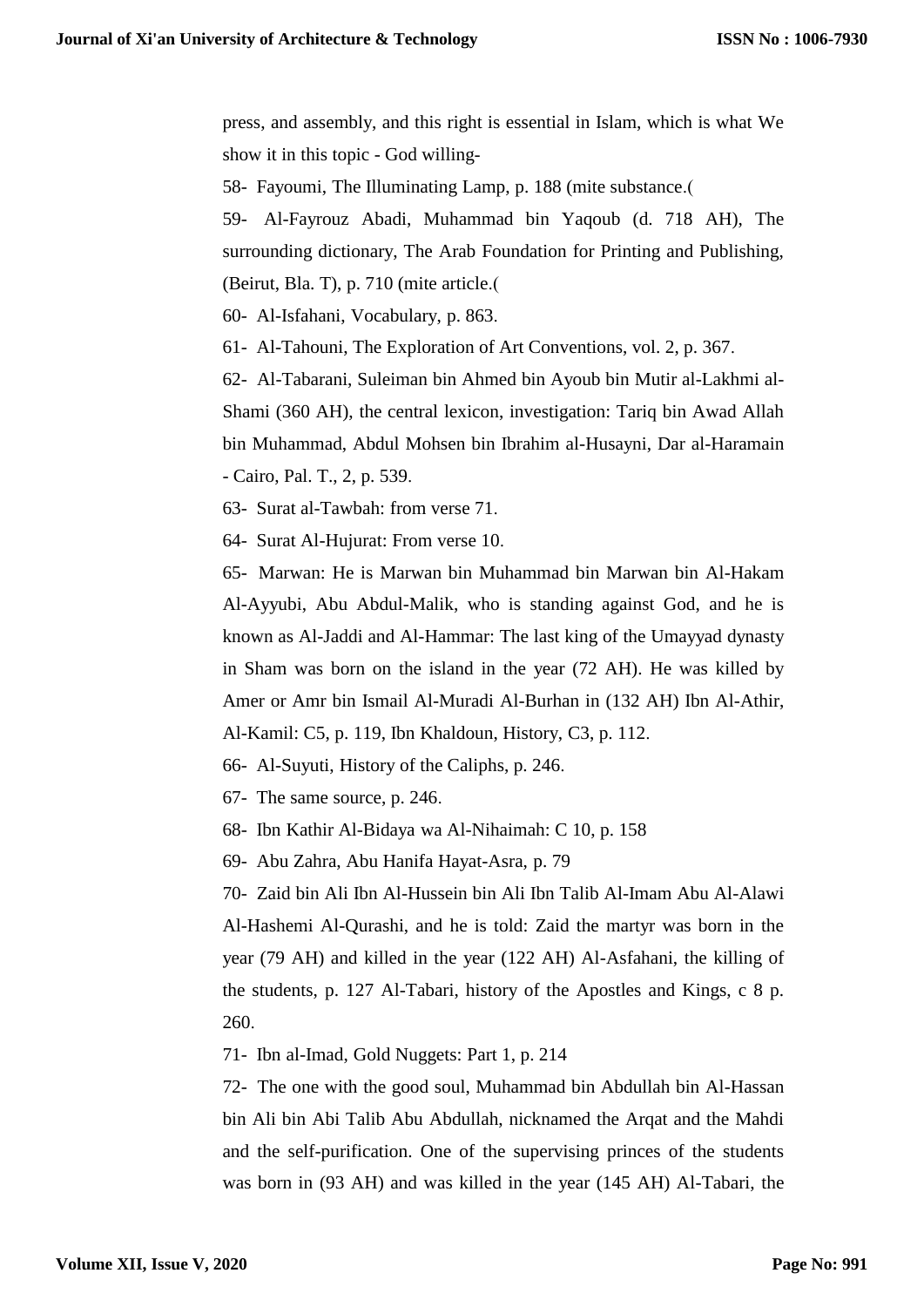history of the Apostles and Kings C 9 p. 201, Ibn Al-Atheer, Al-full 5 p p 201

73- Ibrahim Ibn Abdullah bin Al Hassan bin Ali bin Abi Talib, one of the brave princes born in (97 AH) and killed in the year (145 AH) and was a poet with knowledge of the Arabs and their days and poems Al-Isfahani, the killing of the students, p. 315. Ibn al-Atheer al-Kamil, vol. 5, p. 208.

74- He is Al-Haytham bin Kharga, Abu Ahmed, and it is said: Abu Yahya, Al-Marwadhi and Al-Baghdadi. Updated, Hafiz. It happened on the authority of Malik, Al-Layth, Hafs bin Maysara, Ismail bin Ayyash, Muhammad bin Ayoub bin Maysara, and others. It was reported by Ahmed bin Hanbal, his son Abdullah bin Ahmed, Ismail bin Abi Al-Haris Al-Baghdadi, Abu Zarah and others. Yahya bin Moeen said: Trust. Saleh said: Ahmed bin Hanbal was praising him. He was mentioned by Ibn Hibbaan in trustworthy. Al-Khalili said: Agreed confidence. Ibn Hajar, Tahdheeb al-Tahdheeb, vol. 11, p. 93.

75- Ibn al-Imad, Gold Nuggets, Part 1, p. 214

76- Maan bin Zaida bin Abdullah bin Matar Al-Shaibani, Abu Al-Waleed is one of the most famous Ajwad of the Arabs, and one of the brave and eloquent. He realized the Umayyad and Abbasid eras, and in the first he was honored to travel in the states, so when the matter came to Bani Al-Abbas his request was Al-Mansur, he hid and penetrated in the desert, until the day of Hashemite and a group of Khorasan people revolted against Al-Mansur and they killed him, so Ma'an came and fought in his hands until the people released him, So Al-Mansour preserved it, honored it, and placed it in its properties. And for him in Yemen, he went to it and sent it (as Ibn Habib says), that is, he had difficulties, then the guardian of two wards, and he stayed there for a while, and he built a house, so people in the uniform of the workers (workers) entered on him, and they killed him by gossip. Ibn Khalkan, Fiat Al-Aayan, Part 2, p. 108; Ibn Al-Atheer, Al-Kamil, Part 5, p. 224.

77- Ibn al-Imad, Gold Nuggets, Part 1, p. 209

78- Al-Tabari, History of the Apostles and Kings, Part 7, p. 552.

79- The Mercury, the Arabs and India, p. 37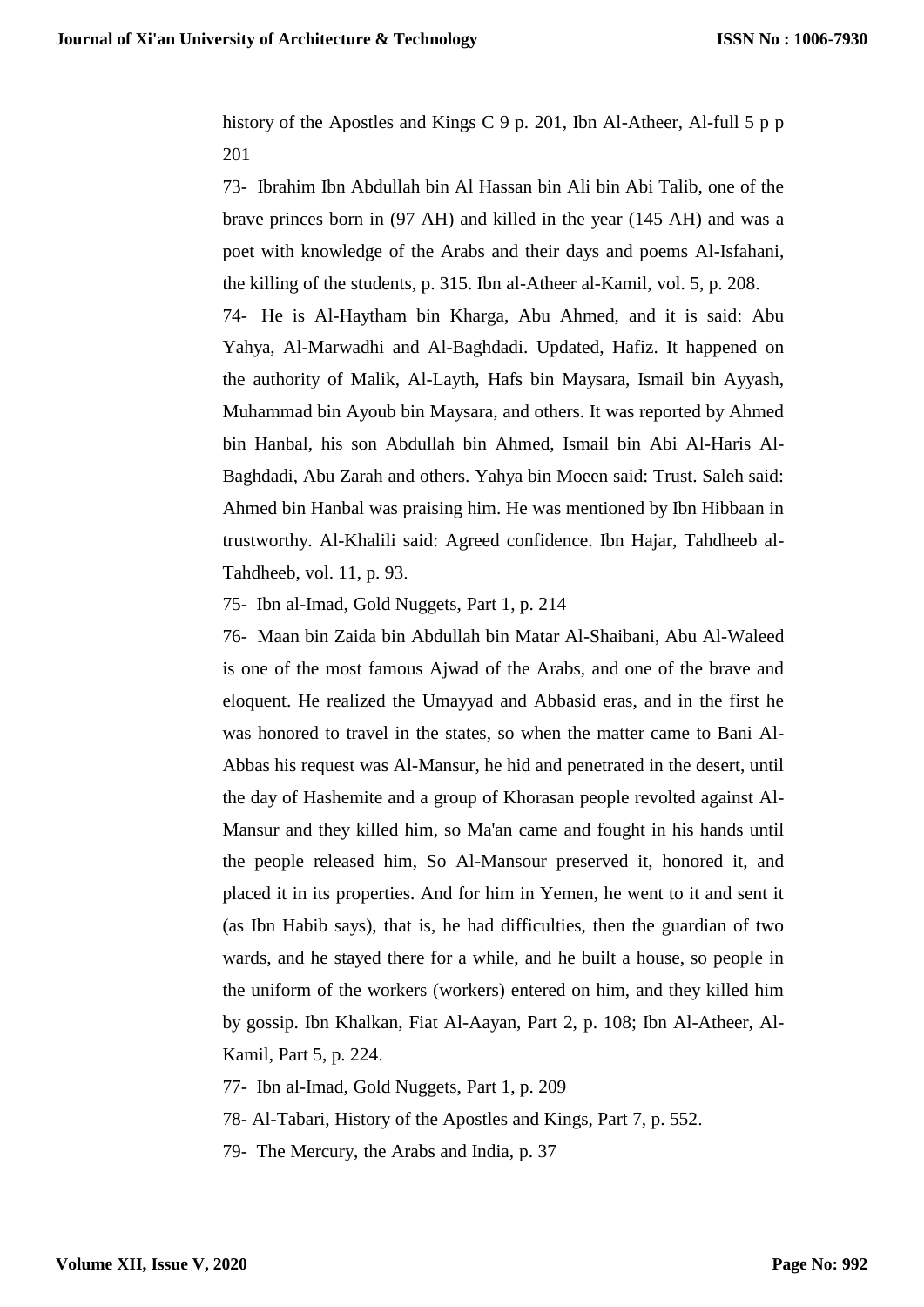80- A. Al-Qazwini, Antiquities of the Country, p. 29; Ibn Battuta, Tuhfat Al-Nadhir, vol. 2, p. 156; Al-Masoudi, Muruj Al-Thahab, vol. 1, pp. 158- 159.

81- Confident in God Haroun, Abu Ja`far - It was said: Abu al-Qasim - Ibn al-Mu'tasim bin al-Rashid. His mother or a son of Rumiya, her name is Qaraatis. He was born for ten survivors from Sha'ban in the year ninety-six hundred, and he succeeded the caliphate under a covenant from his father, and he was sold to him on the nineteenth Rabi 'al-Awwal in the year twenty-seven. In the year twenty-eight of the Sultanate of Ashnas, he succeeded the Turkish, and he wore two veils and two crowns, and I think that he was the first caliph to succeed the Sultan. The Turks abounded in his father's days. Al-Suyuti, History of the Caliphs, p. 248.

82- Al-Mamoun: Abdullah Abu Al-Abbas Bin Al-Rashid; He was born in the year seventy and one hundred on the night of the Friday of mid-Rabi` Al-Awwal, the night that Al-Hadi died and his father succeeded.

83- Surah al-Ma'idah, verse: 38.

84- Surah An-Nisa, verse 29.

85- Al-Sabouni, Muhammad Ali, the masterpieces of the statement in the interpretation of verses of provisions from the Qur'an, Al-Ghazali Library, Damascus, 5th floor, 1987 AD, Part 1, p. 556.

86- Surah Al-Nahl, verse 71.

87- Surah An-Nisa, verse 110.

88- Al-Masoudi, Meadows of Gold, Vol. 4, p. 98.

89- Al-Mu'tasim Billah Abu Ishaq Muhammad bin Al-Rashid, born in the year one hundred and eighty, as well as Al-Dhahabi said, and the Prophet said: In Sha'ban seventy-eight years. And his mother is a mother, from the generators of Kufa, whose name is Merida, and he had the best of people with the good, he narrated from his father, and his brother Al-Ma`mun, and it was narrated from him: Ishaq al-Musli, Hamdun ibn Isma`il and others. He was brave, strong, and envious, and he was naked from knowledge. Al-Suyuti, History of the Caliphs, p. 243.

90- Ibn Al-Taqatiqi, Muhammad bin Ali bin Tabatba (d. 709 AH), Al-Fakhri in the Royal Literatures and Islamic Countries, investigation: Abdul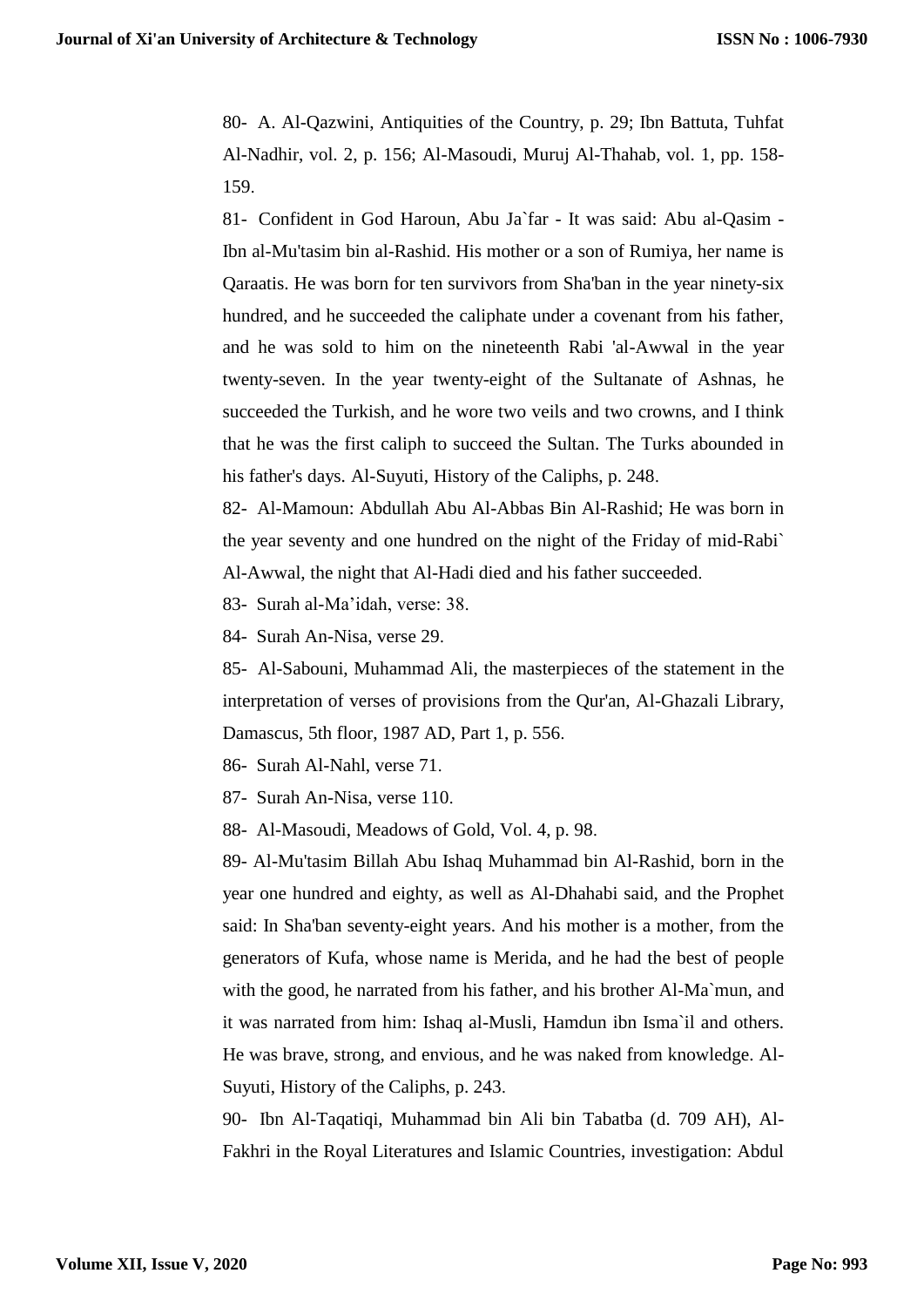Qadir Muhammad Mayo, 1st edition, Dar Al-Qalam Al-Arabi - Beirut, 1418 AH-1997 CE, p. 321.

91- Al-Abhishey, Al-Mutadhafr, vol. 1, p. 144.

92- Al-Ashtari, Abu Ishaq Ibrahim bin Muhammad al-Karkhi (d. 346 AH), Tracts and Kingdoms, Dar Sader-Beirut, 2004 AD, p. 485, Ibn Hawqal, Abu al-Qasim Muhammad ibn Hawqal al-Baghdadi (d. 367 AH), Earth Image, Dar Sader-Beirut, 1938 CE, c 1 P. 166.

93- Al-Maqdisi, The Best Divisions, p. 181.

94- Al-Asakhri, Tracts of Kingdoms, p. 180.

95- Al-Maqdisi, The Best Divisions, p. 481.

96- Al-Ashtari, Paths of Kingdoms, p. 180; Ibn Hawqal, The Image of the Earth, Leiden edition, p. 226.

97- Al-Maqdisi, The Best Divisions, p. 481.

98- Ibn Hawqal, The Image of the Earth, pp. 26-27; Al-Maqdisi, The Best Taqasim, pp. 481 - 482.

99- Al-Samoudi, Al-Murooj Al-Zahab, Vol. 2, p. 232; Al-Maqdisi, The Best Divisions, p. 481.

100- Ibn al-Zubayr, Ammunition and Antiques, p. 25.

101- Al-Maqdisi, The Best Divisions, p. 481.

102- Ibn al-Zubayr, Ammunition and Antiques, pp. 24-25.

103- Al-Qazwini, Antiquities of the Country, p. 70; Al-Asakhri, Paths to the Kingdoms, p. 180.

104- Ibn al-Zubayr, Ammunition and Antiques, pp. 24 and 185.

105- Al-Jahiz, Sudan's Pride Message on the Baidan, Egypt Edition - 1324 AH / 1940 CE, p. 80.

 \*By the Almighty's saying, "Alms are given to the poor ... and in the necks…" Surat al-Tawbah, verse 60.

 \*\*By the Almighty's saying, "Know that you have lost everything, for God has five, and the Messenger, and those who are related" Surat Al-Anfal, verse 41.

106- Al-Yaqoubi, Al-Baladat, Najaf Edition, p. 16.

107- Al-Ali, Economic and Social Organization, pp. 51-52.

108- Ibn Majid, Three Flowers in Knowledge of the Seas, p. 11.

109- Wonders of India, pp. 30-31.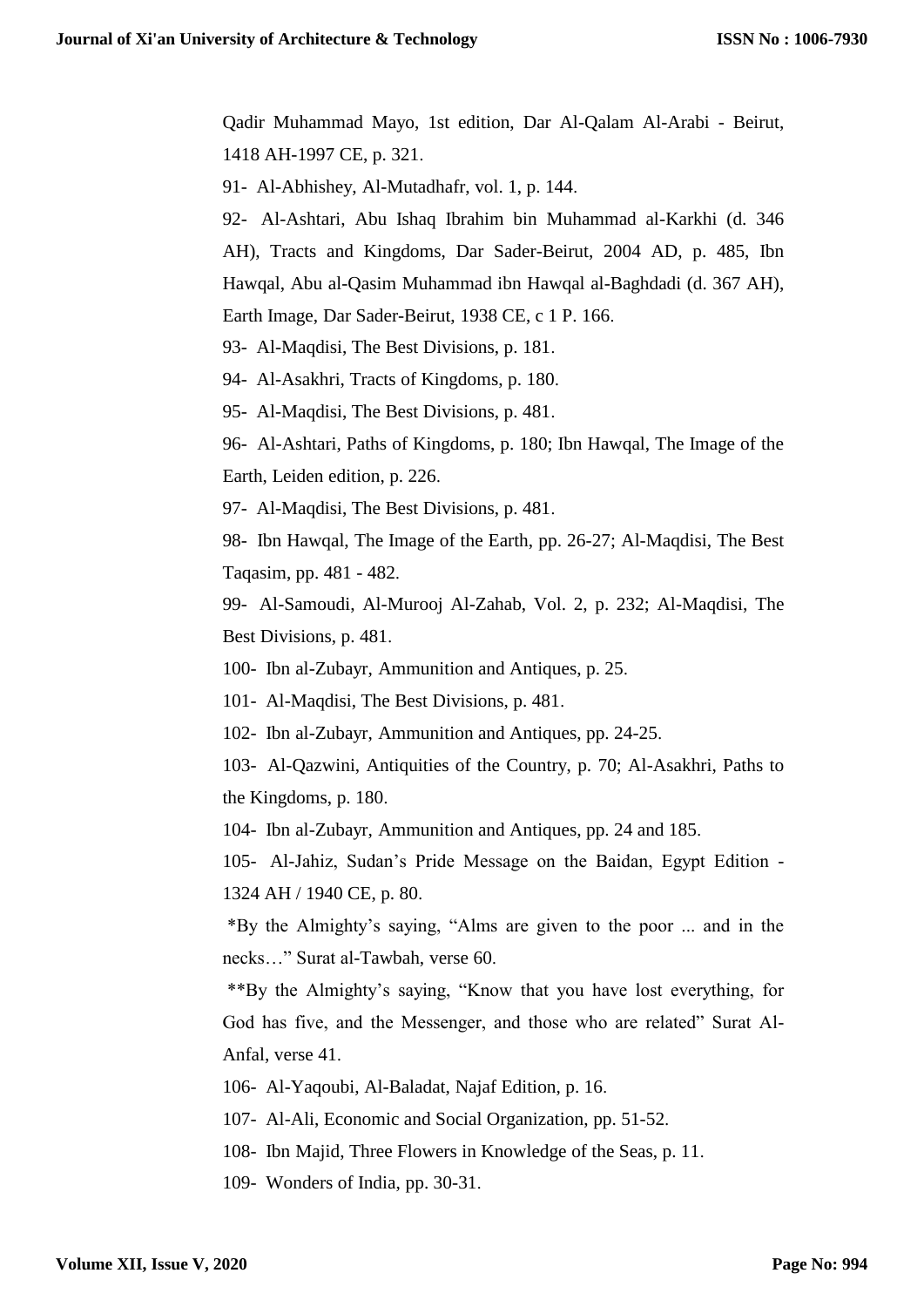- 110- Wonders of India, pp. 30-31.
- 111- Khurdat Al-Ajeeb, Egypt Edition, p. 49.
- 112- Ibn Battuta, Masterpiece of the Nazer, part 2, p. 168.
- 113- Al-Jahiz, Sudan Pride Message, pp. 73-81.
- 114- Precious Ethics, p. 135.
- 115- Uthman, Indian Ocean Trade, p. 243.

116- Basel, David Sun, Africa under new lights, translation: Jamal Ahmed, Beirut - Bl. T., p. 17

117- Al-Qalqashandi, Subuh al-Aasha, vol. 5, p. 83.

118- Al-Zuhri, Geography, Damascus Edition, p. 31.

119- Al-Qalqashandi, Subuh al-Aashi, vol. 5, p. 83.

120- Ibn Battuta, Masterpiece of the Nazer, part 2, p. 10.

121 Ibn Hawqal, The Image of the Earth, p. 213.

122- Al-Balazari, Fattuh al-Balad, Cairo Edition, Vol. 3, p. 534.

123- Ibn al-Faqih, abridged book of countries, p. 231.

124- Al-Zuhri, Geography, p. 27; geography and trips among Arabs, p. 141.

125- Al-Samer, Historical Origins, p. 21.

126- Ibn Battuta, Masterpiece of the Nazer, Cairo Edition - 1983, Part 1, p. 166.

127- Lubon, The Civilization of India, p. 79.

128- Al-Qalqashandi, Subuh al-Aashi, vol. 5, p. 83.

129- Al-Tha'alabi, Latif Al-Maaref, p. 236.

130- Ibn al-Faqih, abbreviated book of countries, p. 252.

131- Al-Ali, Social and Economic Organization, p. 224.

132- The Best Divisions, p. 128.

133- Ibn Khordaziba, The Tracts and Kingdoms, p. 153.

134- Al-Zuhri, Geography, p. 31.

135- Ibn Khordaziba, The Tracts and Kingdoms, p. 153.

136- Al-Sheikhly, History of Islam, p. 145.

137- Ibn Khordaziba, The Tracts and Kingdoms, p. 153.

138- Al-Serafi, History Series, p. 9.

139- Al-Jahiz, Insight into Trade, p. 12.

140- Al-Serafi, series of dates, p. 145.